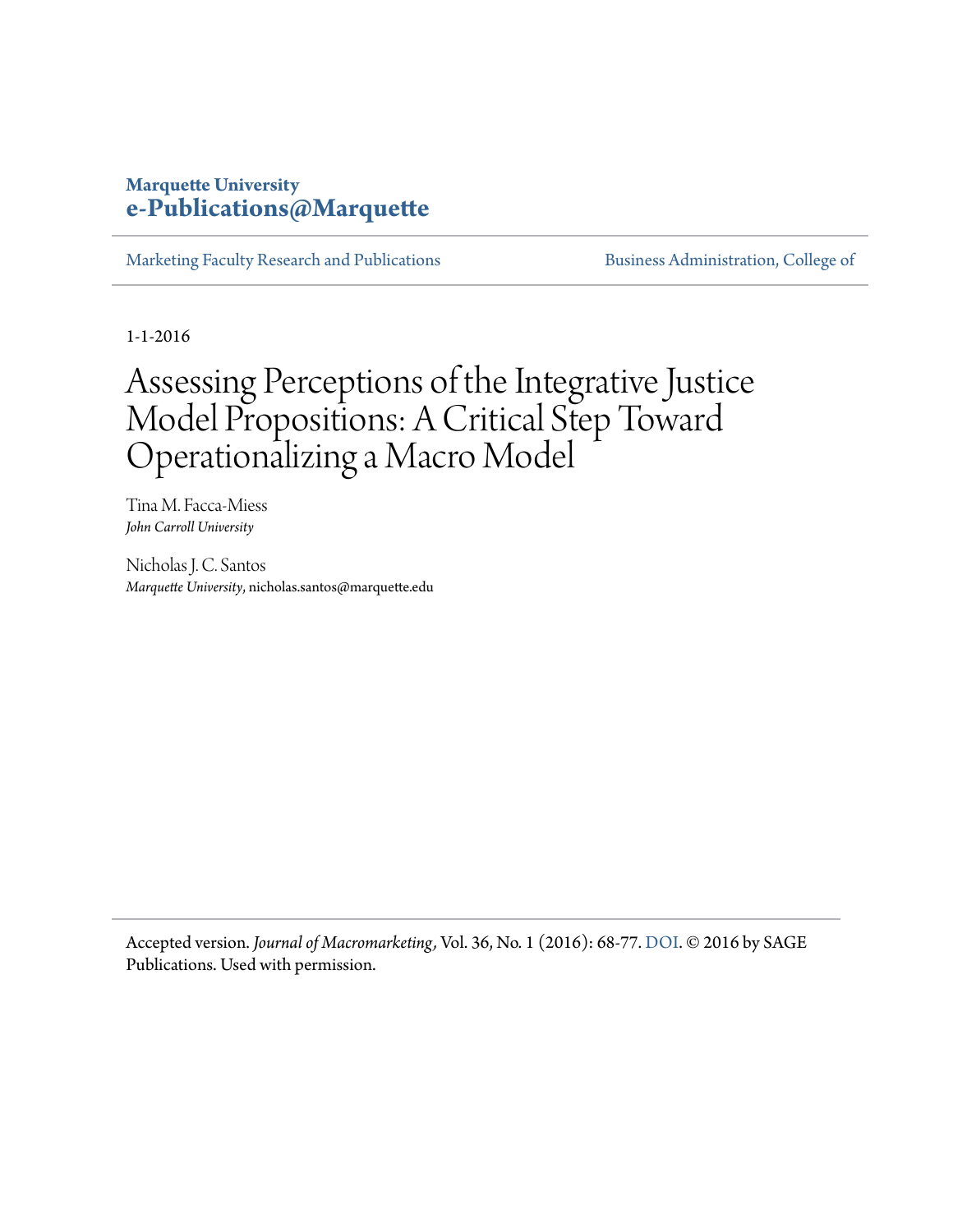# Assessing Perceptions of the Integrative Justice Model Propositions: A Critical Step Toward Operationalizing a Macro Model

Tina M. Facca-Miess

Department of Management Marketing, and Logistics, John Carroll University, Cleveland, OH

## Nicholas J.C. Santos

Department of Marketing, College of Business, Marquette University, Milwaukee, WI

**Abstract:** Propositions underlying the theoretical tenets of the Integrative Justice Model (IJM), a normative, ethical framework for engaging in impoverished markets, are investigated for reliability in application. Santos and Laczniak provide numerous decision principles to help the marketer to evaluate fairness in the marketplace exchange, yet which are most reflective of the core tenets and most useful in application? Managerial perceptions of the extent to which the propositions reflect the core tenets of the IJM are evaluated in this critical step toward operationalizing the model. Factor analysis is implemented with a relatively small sample, a challenge particularly common in research with the impoverished or marginalized, to evaluate the decision principles most reflective of the core tenets, from the perspective of the marketer/manager. Normality is not considered a critical assumption of factor analysis where groups of like variables are clustered into underlying constructs. This work articulates a critical step in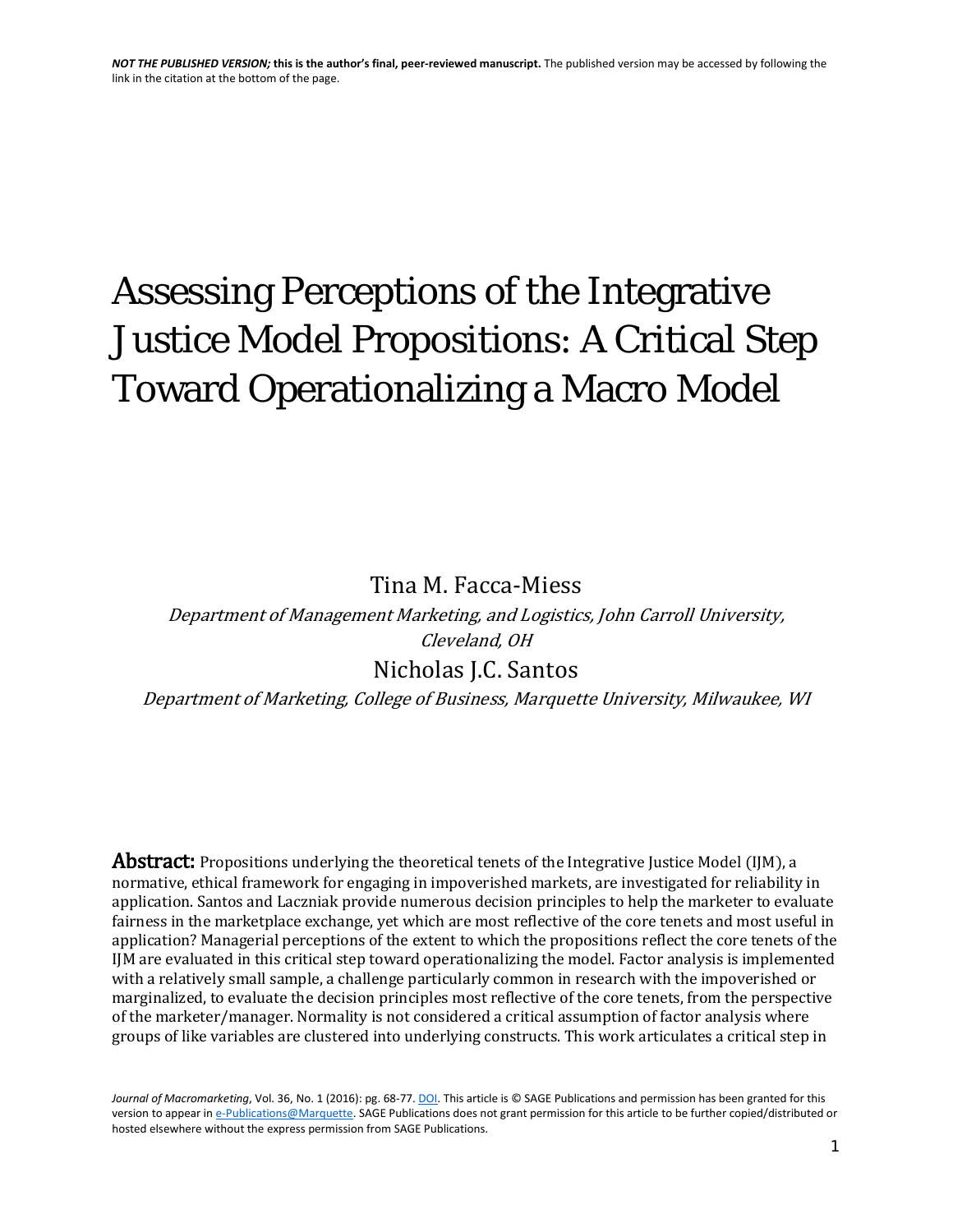macromarketing research methods, exemplifying an approach resilient to micro samples under macro frameworks.

Keywords [integrative justice model,](http://journals.sagepub.com/keyword/Integrative+Justice+Model) [macromarketing,](http://journals.sagepub.com/keyword/Macromarketing) [ethics assessment,](http://journals.sagepub.com/keyword/Ethics+Assessment) [ethical framework,](http://journals.sagepub.com/keyword/Ethical+Framework) [marketing](http://journals.sagepub.com/keyword/Marketing+Ethics)  [ethics,](http://journals.sagepub.com/keyword/Marketing+Ethics) [impoverished markets,](http://journals.sagepub.com/keyword/Impoverished+Markets) [factor analysis](http://journals.sagepub.com/keyword/Factor+Analysis)

## Introduction

Contemporary marketers face increasingly complicated challenges when considering any given marketing environment and its social/cultural, political, economic, regulatory, and natural environmental demands. These external influences have traditionally served as a basis for analyzing the broader context of the marketing environment [\(Perreault and McCarthy 2000\)](http://journals.sagepub.com/doi/10.1177/0276146715622666), but what assessment tools are available to today's macromarketer who recognizes the linkages between markets, marketing and society, and strives to create marketplaces that serve to enhance life for all? How can the marketer assess what is happening against what ought to be? Is what "ought to be" culturally dependent or is there a more universal perspective of the common good that can serve as a foundation for evaluating perceptions of fairness in the marketplace exchange?

We propose the Integrative Justice Model (IJM) [\(Santos and Laczniak 2009a\)](http://journals.sagepub.com/doi/10.1177/0276146715622666) as a normative framework for marketers to identify fairness (used interchangeably here with the term "justice") in marketing practices. The IJM is designed with an intentional focus on recognizing the impact, or potential impact, of marketing on the impoverished or otherwise marginalized, vulnerable consumer. Given that the vulnerable consumer ought to always be considered, this work aims at the development of an assessment tool to help marketers identify fairness in marketing practices. The key tenets of the IJM to be evaluated include an authentic engagement with consumers (with non-exploitative intent); representation of stakeholders' interests; co-creation of value; investment in future consumption, and financial sustainability (or long-term profit management vs. short term profit maximization). Santos [and Laczniak \(2012\)](http://journals.sagepub.com/doi/10.1177/0276146715622666) propose a series of decision principles for each of the tenets of the IJM that should be considered by the marketer evaluating the justice inherent the marketplace exchange. This work is a starting point in assessing marketers' and managers' perceptions regarding the tenets of the IJM and its decision principles in an effort to develop a useful guide to enhancing fairness in the market exchange, under the common assumption that both parties (e.g., buyer/seller, donor/beneficiary) benefit (at least somewhat evenly) from the exchange. To ensure the integration of justice or fairness into marketing practices, the marketer should evaluate the extent to which authentic engagement, value co-creation, stakeholders' interests, investment in future consumption,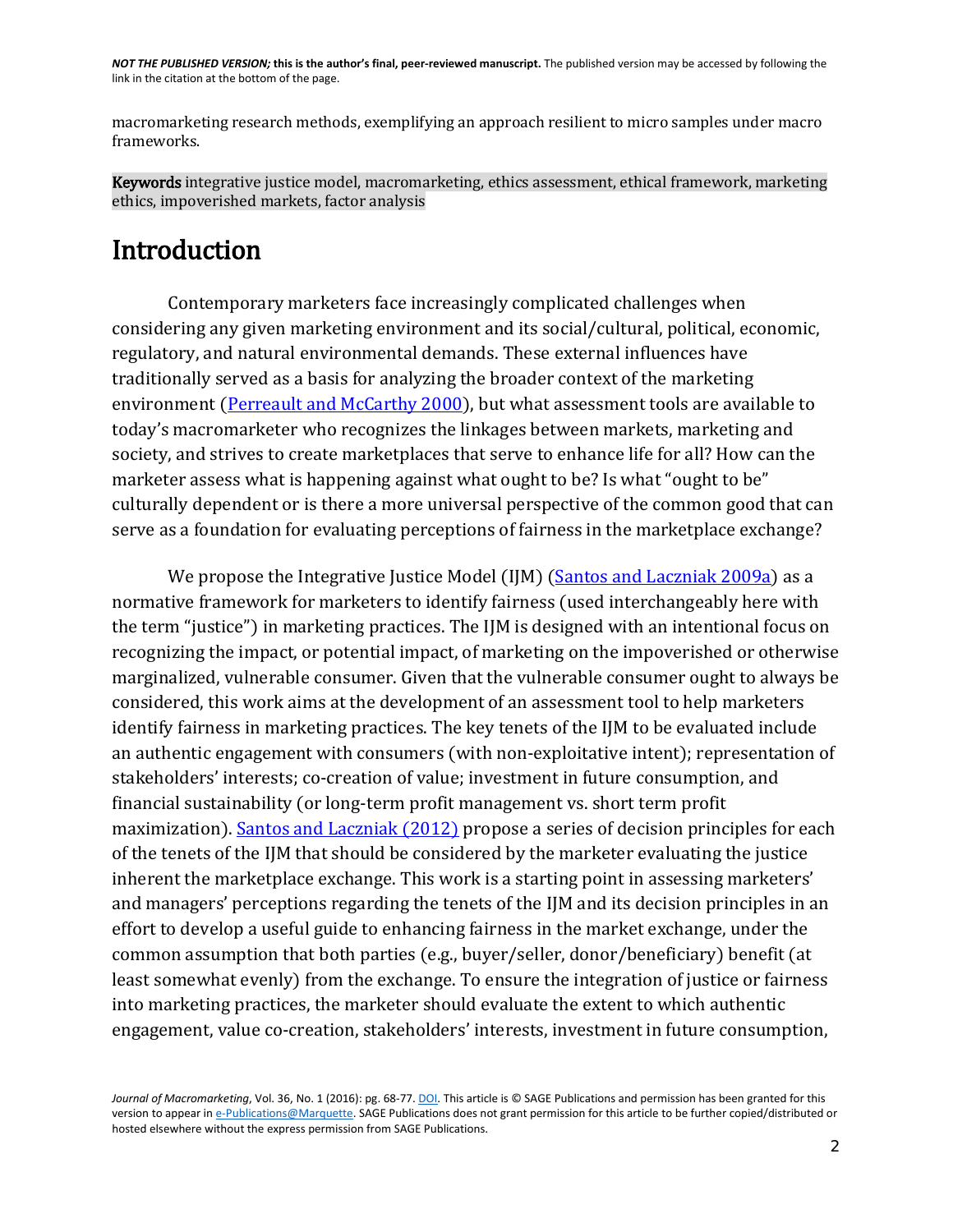and financial sustainability are evidenced. The ultimate goal is to develop a scale that measures justice in marketing practices, and here the methodological process begins with identifying useful operational measures, that are clear to marketers and managers, and reflective of the key tenets of the IJM. Therefore, we begin the process of developing an instrument for such an evaluation tool by first measuring attitudes regarding the extent to which marketers and managers agree that the various propositions, proposed by Santos [and Laczniak \(2012\),](http://journals.sagepub.com/doi/10.1177/0276146715622666) reflect each of the core tenets of the IJM. The items deemed most reliable will be used in the development of measurement scales for each tenet, then later tested in practice, an essential next step in the operationalization of the IJM.

## Historical Perspectives and Macro Practices

The concept of marketing ethics goes back centuries – to the traders outside the temple in the new Testament, to Thomas Aquinas, to the bread sellers in England in the 1300s, to the snake oil sellers of the 1800s, to Max Havelaar in 1859, to Kennedy's consumer rights, through the 1960s and 1970s to the sustainability arguments of the UN Brundtland commission, several good marketing ethics texts from the eighties, nineties – and the whole macromarketing movement through its decades long history. Even though a social perspective for marketing management was suggested as early as the 1960s and 1970s [\(Caplovitz 1967; Kotler 1972; Kotler and Levy 1969; Kotler and Zaltman 1971\)](http://journals.sagepub.com/doi/10.1177/0276146715622666), it was not until 2003 that the *societal* marketing concept was clearly articulated to hold that organizations are to determine target market needs, then strive to deliver superior value to customers so as to improve well-being for both the customer and society (Kotler and [Armstrong 2003\)](http://journals.sagepub.com/doi/10.1177/0276146715622666). [Andreasen \(2012,](http://journals.sagepub.com/doi/10.1177/0276146715622666) p. 37) suggests that "the field has yet to adequately respond to Kotler, Levy and Zaltman's urgings 40 years ago to broaden and encompass non-profit and social marketing." Such contexts are far more complex and it is the commercial application of profit maximization that is the simplified task of a marketer. In other words, the field has it backwards. This argument leads to his suggestion that marketers must "devise analytic frameworks that accommodate both social and commercial context" and that research aimed at target markets should "consider a range of behaviors as desired outcomes – not just sales – and aim to identify commonalities and differences among them." Further, "marketing ethics and public policy arguments should comprise a range of market and social settings, not merely commercial ones" (Andreasen [2012,](http://journals.sagepub.com/doi/10.1177/0276146715622666) p. 37).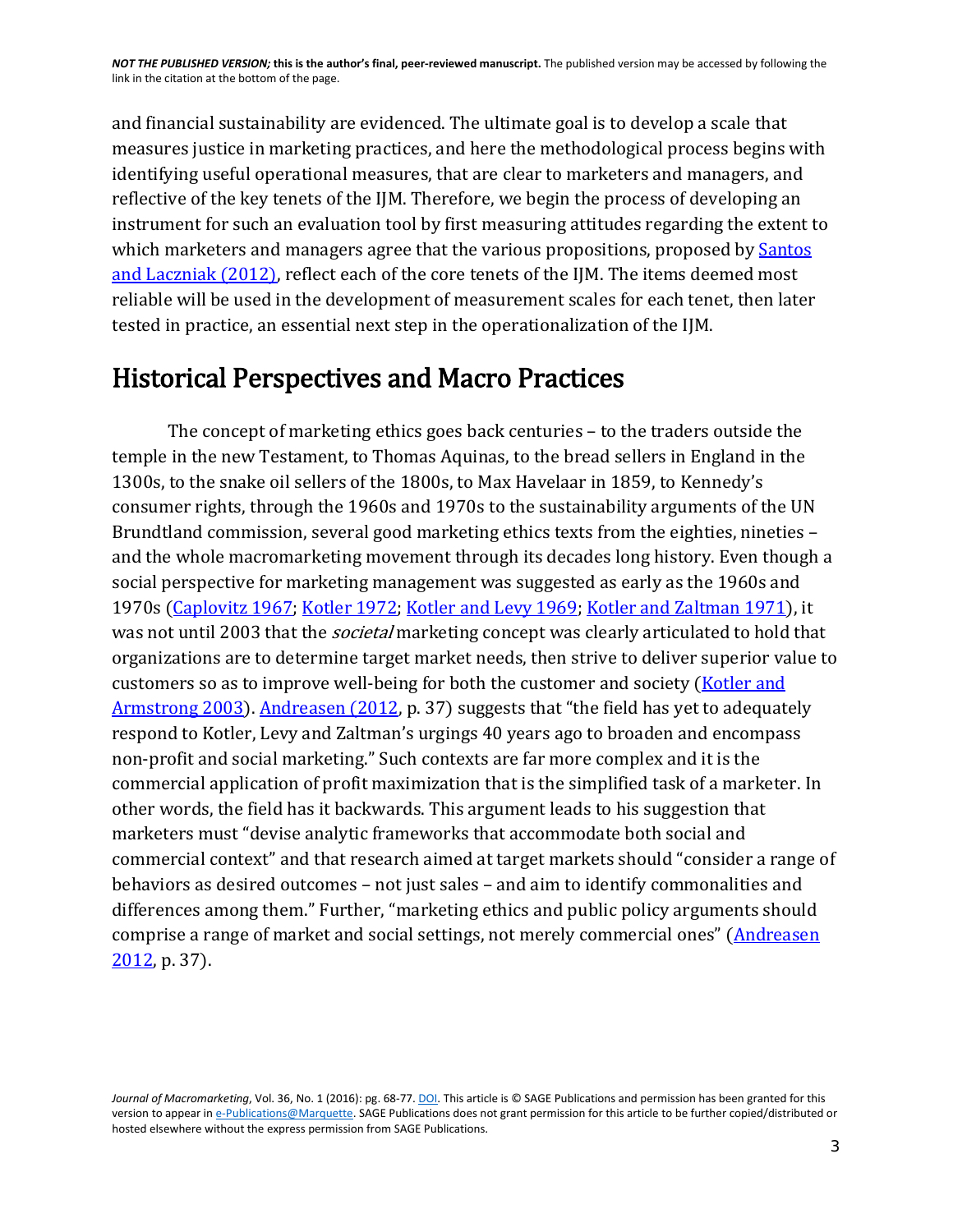It is important to note that the critique of businesses and their competitive marketing strategies has deep roots. From Adam Smith's conclusion of the Wealth of Nations [\(1776\)](http://journals.sagepub.com/doi/10.1177/0276146715622666):

"As during their whole lives they are engaged in plans and projects, they have frequently more acuteness of understanding … their thoughts, however, are commonly exercised rather about the interest of their own particular branch of business, than about that of the society…The proposal of any new law or regulation of commerce which comes from this order … ought never to be adopted till after having been long and carefully examined… It comes from an order of men whose interest is never exactly the same with that of the public, who have generally an interest to deceive and even to oppress the public, and who accordingly have, upon many occasions, both deceived and oppressed it."

Ida [Tarbel \(1904\),](http://journals.sagepub.com/doi/10.1177/0276146715622666) in the History of the Standard Oil Company: The Price of Oil offers this startling reminder of John D. Rockefeller's incentive and power over prices:

"The profits were staggering…a gallon was sold at 35 cents which cost the dealer 10 cents. ¼ cent profit was considered large on export oil at the time. In 1877, on a capitalization of \$3.5 million dividends of \$3,248,650.01 was paid by Standard oil. Stockholder Samuel Andrews witnessed in 1879 that they could have paid twice the dividend and had money to spare" (p. 537).

A macromarketing approach is imperative in working toward alleviating the negative residual effects of allowing essentially autocratic powers in commerce in the United States, a nation that oftentimes serves as model to emerging economies. The impact is on not only developed western cultures, but also stabs most profoundly the two-thirds of the global community living on less than \$2/day in subsistence marketplaces. This is the 21st century reality that macromarketers are called to address and work toward improving.

### Macromarketing and Normative Marketing Practices

The macromarketing perspective provides a pragmatic, crucial layer of intricacy that aims at serving society, not marketing management, with a focus on the interactions between marketing, markets and society. Careful investigation and analysis of the potential effects of marketing decisions on those served by a marketing system is essential, requiring normative marketing frameworks and tools to conduct such assessments.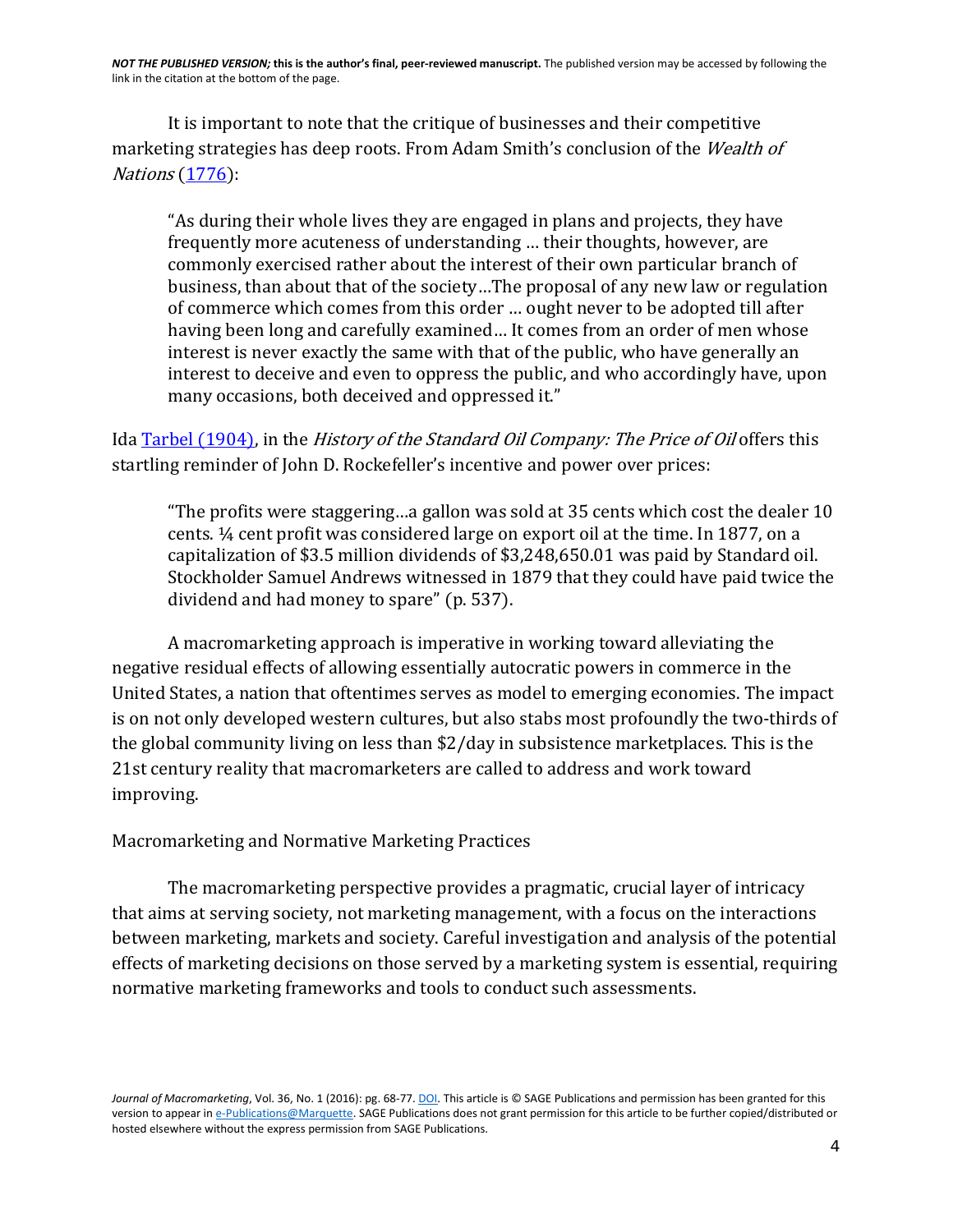As [Singhapakdi et al. \(2010\)](http://journals.sagepub.com/doi/10.1177/0276146715622666) elaborate, implicit institutionalization of ethics in the workplace, where ethics are understood to be critical to the firm's functionality, serves the financial health of the organization, as well as the marketplace as a whole. Implicit (normative) ethics in the workplace yields better quality of work life (QWL) in organizations thus having a positive impact on employees' life satisfaction [\(Sirgy et al.](http://journals.sagepub.com/doi/10.1177/0276146715622666)  [2001\)](http://journals.sagepub.com/doi/10.1177/0276146715622666), higher-order need satisfaction [\(Giacalone and Jurkiewicz 2002\)](http://journals.sagepub.com/doi/10.1177/0276146715622666), job performance [\(Rego and e Cunha 2008\)](http://journals.sagepub.com/doi/10.1177/0276146715622666), consumer perceptions of service quality [\(Dabholkar and Abston](http://journals.sagepub.com/doi/10.1177/0276146715622666)  [2008\)](http://journals.sagepub.com/doi/10.1177/0276146715622666), their well-being and in turn life satisfaction [\(Sirgy, Lee, and Rahtz 2007\)](http://journals.sagepub.com/doi/10.1177/0276146715622666). Intriguingly, the [Singhapakdi et al. \(2010\)](http://journals.sagepub.com/doi/10.1177/0276146715622666) results showed that while implicit institutionalization of ethics had an effect on QWL, explicit efforts such as ethics committees, orientations and policy manuals did not. The implication is that "marketers need to develop an ethical culture implicitly to increase the QWL within their organizations" [\(Singhapakdi et al. 2010,](http://journals.sagepub.com/doi/10.1177/0276146715622666) p. 89). We suggest that an implicit understanding of the IJM framework, developed within the context of a macromarketing approach to sustainable enterprise [\(Peterson 2013\)](http://journals.sagepub.com/doi/10.1177/0276146715622666), and supported by explicit decision principles useful in assessing adherence to the tenets of the IJM (**Santos and Laczniak 2012**), can guide marketers toward a more reflective evaluation of justice in marketplace exchanges.

### Analyzing Fair Marketing Practices

[Laczniak and Murphy \(2006\)](http://journals.sagepub.com/doi/10.1177/0276146715622666) identify two types of analysis in the nexus of marketing and society. The first, more traditional, analysis focuses on the managerial effectiveness and efficiency of marketing practices, using the external influences (e.g. economic, technical, and political) to guide managerial decisions. This analytical perspective, coupled with the common evaluation of strengths, weaknesses, opportunities and threats (SWOT analysis) has been the focus of most undergraduate and MBA coursework on marketing strategy, with limited attention paid to analyzing the impact of marketing decisions on consumers, particularly the marginalized as in the case of nonprofit or social marketing, or multinational corporations engaged in economically underdeveloped markets.

Thus, a second perspective that addresses this imperative need is to thoughtfully analyze the ethics of marketing practices [\(Laczniak and Murphy 2006\)](http://journals.sagepub.com/doi/10.1177/0276146715622666). This is not to discount a rich tradition of societal analysis including ethical inquiry [\(Alderson 1964;](http://journals.sagepub.com/doi/10.1177/0276146715622666) [Bartels 1967; Patterson 1966; Walton 1961\)](http://journals.sagepub.com/doi/10.1177/0276146715622666), followed more recently by [Nill and](http://journals.sagepub.com/doi/10.1177/0276146715622666)  [Schibrowsky's \(2007\)](http://journals.sagepub.com/doi/10.1177/0276146715622666) systematic review of marketing ethics research which identified a vast increase in marketing ethics knowledge in the previous twenty-five years. As of the 2007 review, much progress has been made in understanding marketers' ethical dilemmas,

Journal of Macromarketing, Vol. 36, No. 1 (2016): pg. 68-77. **DOI**. This article is © SAGE Publications and permission has been granted for this version to appear in [e-Publications@Marquette.](http://epublications.marquette.edu/) SAGE Publications does not grant permission for this article to be further copied/distributed or hosted elsewhere without the express permission from SAGE Publications.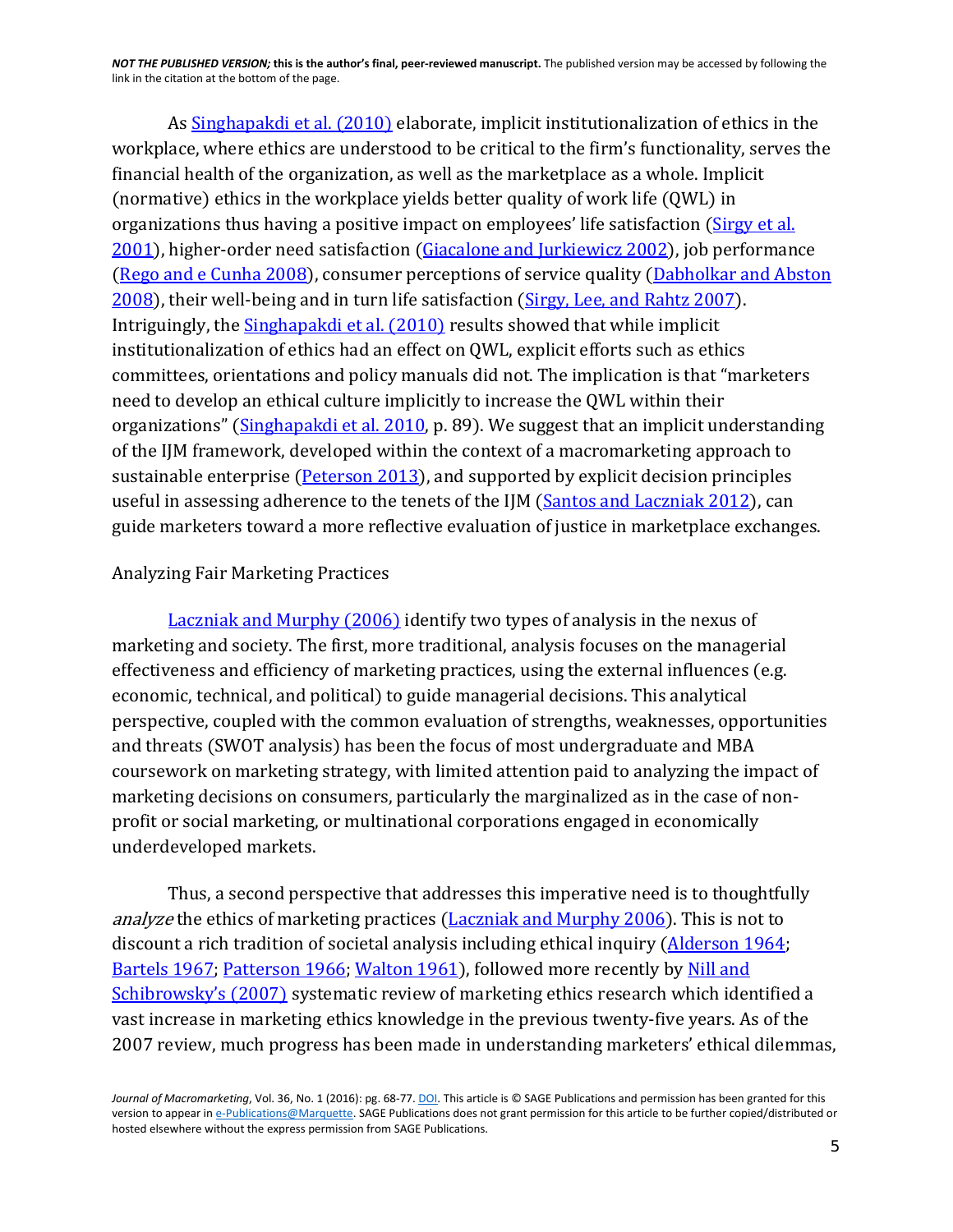their values, decision making processes, and cross cultural issues. Yet, the review called for more research into the nature of marketing ethics and ethical theory, suggesting that practitioners were seeking "strategies and decision-making systems that work, [and] an understanding of ethical theories…to better structure ethical questions" [\(Nill and](http://journals.sagepub.com/doi/10.1177/0276146715622666)  [Schibrowsky 2007,](http://journals.sagepub.com/doi/10.1177/0276146715622666) p. 272). [Nill and Schibrowsky \(2007\)](http://journals.sagepub.com/doi/10.1177/0276146715622666) identified analysis of fundamentally normative questions in marketing ethics as underrepresented in the literature, warranting, albeit difficult, an articulation and justification of professional standards, at the time lacking in marketing ethics studies.

The "Integrative Justice Model" as a Tool for Assessing Fairness in Marketing Practices

Initially introduced in the business ethics literature [\(Santos and Laczniak 2009a\)](http://journals.sagepub.com/doi/10.1177/0276146715622666), the Integrative Justice Model (IJM) continues to gain traction in the marketing literature [\(Facca-Miess and Santos 2014; Laczniak and Santos 2011; Santos and Laczniak 2009b,](http://journals.sagepub.com/doi/10.1177/0276146715622666) [2012\)](http://journals.sagepub.com/doi/10.1177/0276146715622666). It is a normative ethical framework for marketing to impoverished market segments, constructed using the normative theory building process in philosophy proposed by John [Bishop \(2000\).](http://journals.sagepub.com/doi/10.1177/0276146715622666) The IJM integrates the notion of "fairness" or "equity" in marketing transactions as developed in different strands of thought in moral philosophy and management theory. [Santos and Laczniak \(2009b\)](http://journals.sagepub.com/doi/10.1177/0276146715622666) present the IJM in the context of marketing with impoverished populations, yet the framework can be useful in any marketing context where arguably the vulnerable ought to always be considered. Five overarching principles, or elements, are proposed and can be used as a guide for marketers working with the poor. Consider the IJM elements each of which have been theoretically validated by [Santos and Laczniak \(2009a, 2009b, 2012\)](http://journals.sagepub.com/doi/10.1177/0276146715622666) with support from Catholic Social Teaching, Kant's Categorical Imperative, Ross' Theory of Duties, Rawls' Theory of Justice, Habermas' Discourse Theory, Virtue Ethics, Service Dominant Logic of Marketing, Sen's Capability Approach, Classical Utilitarianism, Sustainability Perspective, the Triple Bottom Line, Stakeholder Theory, and Socially Responsible Investing:

- 1. Authentic engagement with impoverished consumers and with non-exploitative intent
- 2. Co-creation of value with customers, especially with those who are impoverished or disadvantaged
- 3. Investment in future consumption without endangering the environment
- 4. Interest representation of all stakeholders, particularly impoverished customers
- 5. Focus on long-term profit management rather than on short-term profit maximization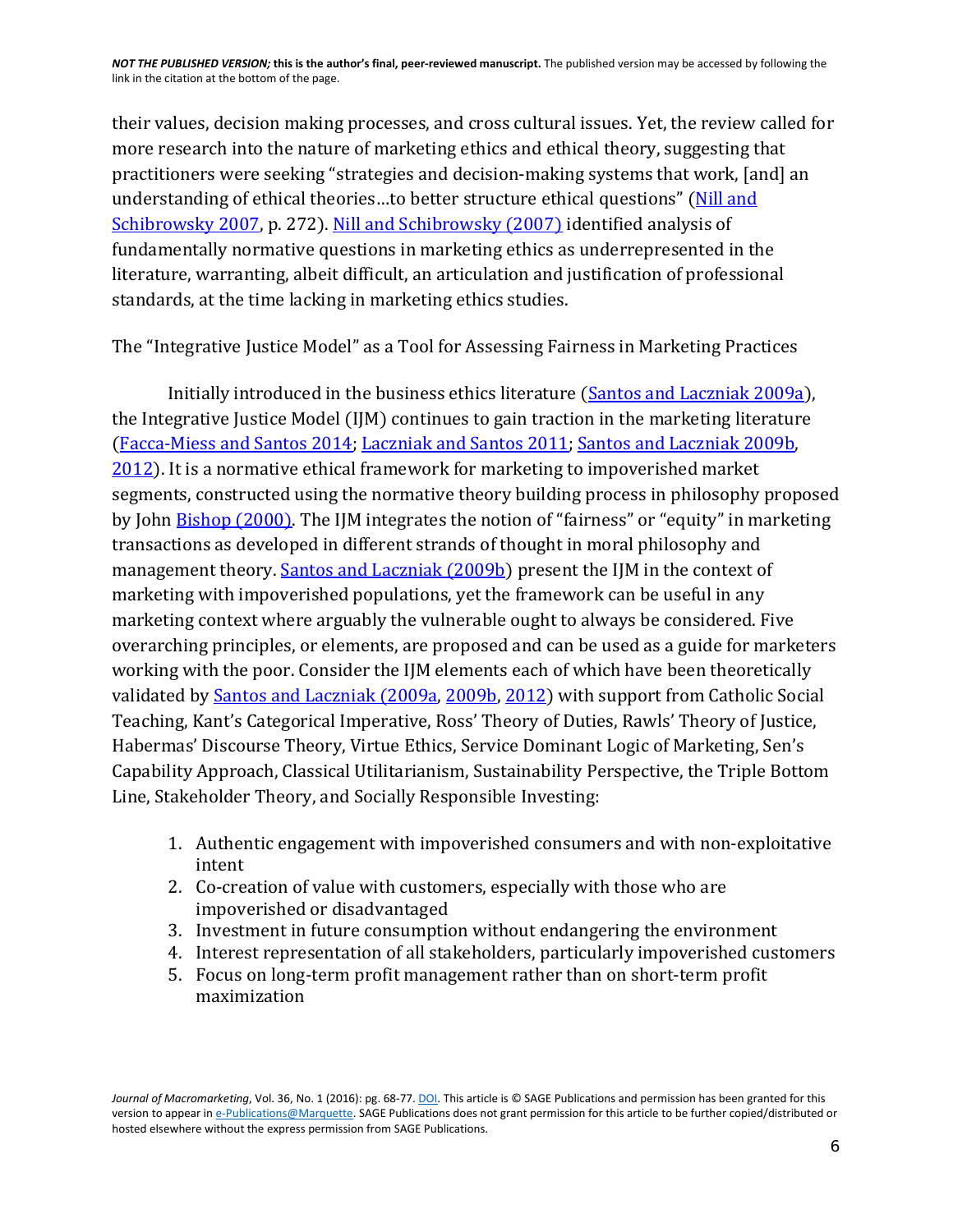[Santos and Laczniak \(2012\)](http://journals.sagepub.com/doi/10.1177/0276146715622666) clarify a corporate responsibility approach to marketing at the base of the pyramid, proposing a number of decision principles for each of the five elements that serve in this research as variables to be measured. For example, regarding authentic engagement with non-exploitative intent, as well as co-creation of value, the following sample propositions apply and are developed as mutually exclusive variables measured in this research:

### Authentic engagement

- 1. A business firm should strive to develop trust with its customers at all levels
- 2. A business firm ought to develop its competitive advantage through a process of collaboration rather than focusing on eliminating competition
- 3. A business firm ought to take a long-term perspective that improving the quality of society and the environment is to the benefit of all

### Co-creation of value

- 1. Instead of autonomously positing what constitutes value for impoverished customers, a firm ought to involve such consumers in the value creation process itself
- 2. A business firm ought to use its resources to ensure that its fairly priced offering proposes what is of best economic value for its targeted impoverished customers
- 3. A business firm should engage in a co-creation process that fosters sustained partnerships and develops mutual trust with impoverished customers that extends beyond the consumption of the product or service

See Web Appendix for a full description of each item as measured in the survey instrument.

The IJM clearly offers the called-for normative framework for fairness in marketing practices yet in order to enhance its usefulness for academics and practitioners, the major constructs (tenets) of the IJM must be operationalized in a way that provides context adaptability, yet preserves the structure of the normative framework for fair marketing practices.

This research aims at developing a structure for operationalizing the constructs of this normative framework for *just* marketing, namely the "Integrative Justice Model" (IJM). Operationalizing a construct involves determining the measured variables that will represent a construct and the way in which it will be measured [\(Hair et al. 2010\)](http://journals.sagepub.com/doi/10.1177/0276146715622666). Construct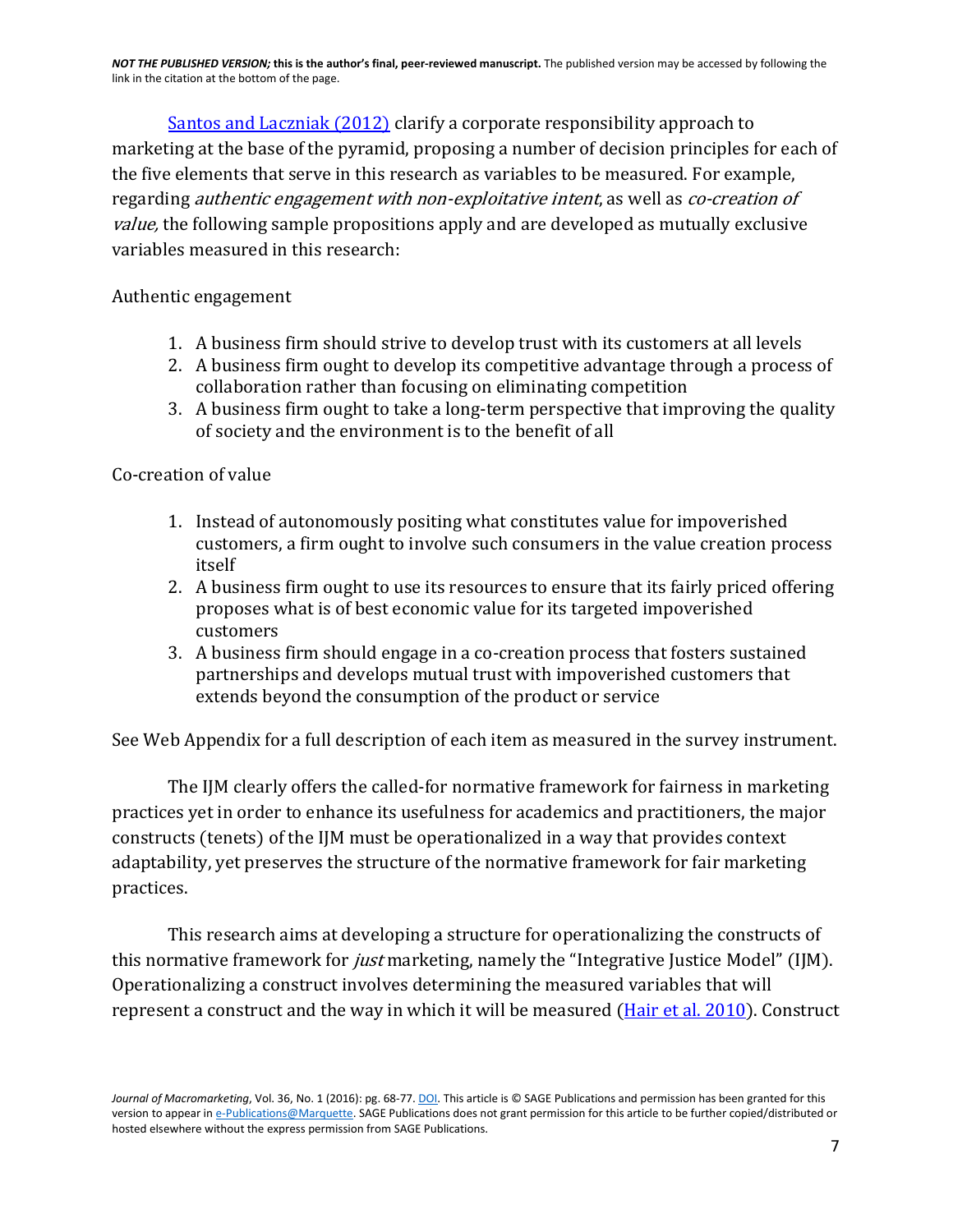validity will be assessed to understand the extent to which the measured variables actually represent the theoretical latent constructs measured with the IJM.

## Method

Primary data was gathered from marketers and managers in both for and non-profit organizations to validate the measurement of five theoretical constructs within the IJM. An online survey designed in Qualtrics™, the IJM Survey was administered by the authors to a purposive sampling directed at yielding responses from marketers in varied types of organizations including social entrepreneurs, social businesses, non-profit organizations, multinational corporations engaged in marketing in impoverished areas, and traditional entrepreneurs. The online survey link was sent via email to the participant list of an entrepreneurs' association affiliated with a mid-size, private Midwestern U.S. university, as well as to managers in local non-profit organizations affiliated with the university. To encourage responses from non-traditional entrepreneurs, the authors sent the link to known social entrepreneurs working in non-U.S. contexts. The sample is comprised of 46% who self-categorized as for-profit corporations, 14% small for-profit businesses, 25% nonprofits and social entrepreneurs. Ten percent of the organizations have been in business less than a year, 13% between one and ten years, 7% 16-20 years, and nearly 70% more than twenty years. Although 78% are U.S. based, a substantial portion operate in other countries including Argentina, Belgium, Canada, China, Germany, Japan, Indonesia, Philippines, Thailand, United Arab Emirates, and the United Kingdom. The respondent gender split is 56% male, 44% female.

As the primary intent of this research effort is to validate the measures that can help a marketer identify fairness in a marketing context, we focus on the perceptions of respondents and the extent to which they agree that each decision principle reflects the given tenet of the IJM. Each of the evaluative items proposed to reflect the various tenets of the IJM, based directly on the decision principles proposed by Santos and Laczniak (2012). were measured on a Likert-type scale (e.g.,  $1 =$  low agreement to  $10 =$  high agreement). Respondents were asked to identify the extent to which they agreed that each decision principle reflected the corresponding tenet of the IJM as proposed by **Santos and Laczniak** [\(2012\).](http://journals.sagepub.com/doi/10.1177/0276146715622666) Each tenet was introduced fairly simply, for example:

This first section is about authentically engaging consumers without seeking to exploit them:

*Journal of Macromarketing*, Vol. 36, No. 1 (2016): pg. 68-77[. DOI.](https://doi.org/10.1177/0276146715622666) This article is © SAGE Publications and permission has been granted for this version to appear in [e-Publications@Marquette.](http://epublications.marquette.edu/) SAGE Publications does not grant permission for this article to be further copied/distributed or hosted elsewhere without the express permission from SAGE Publications.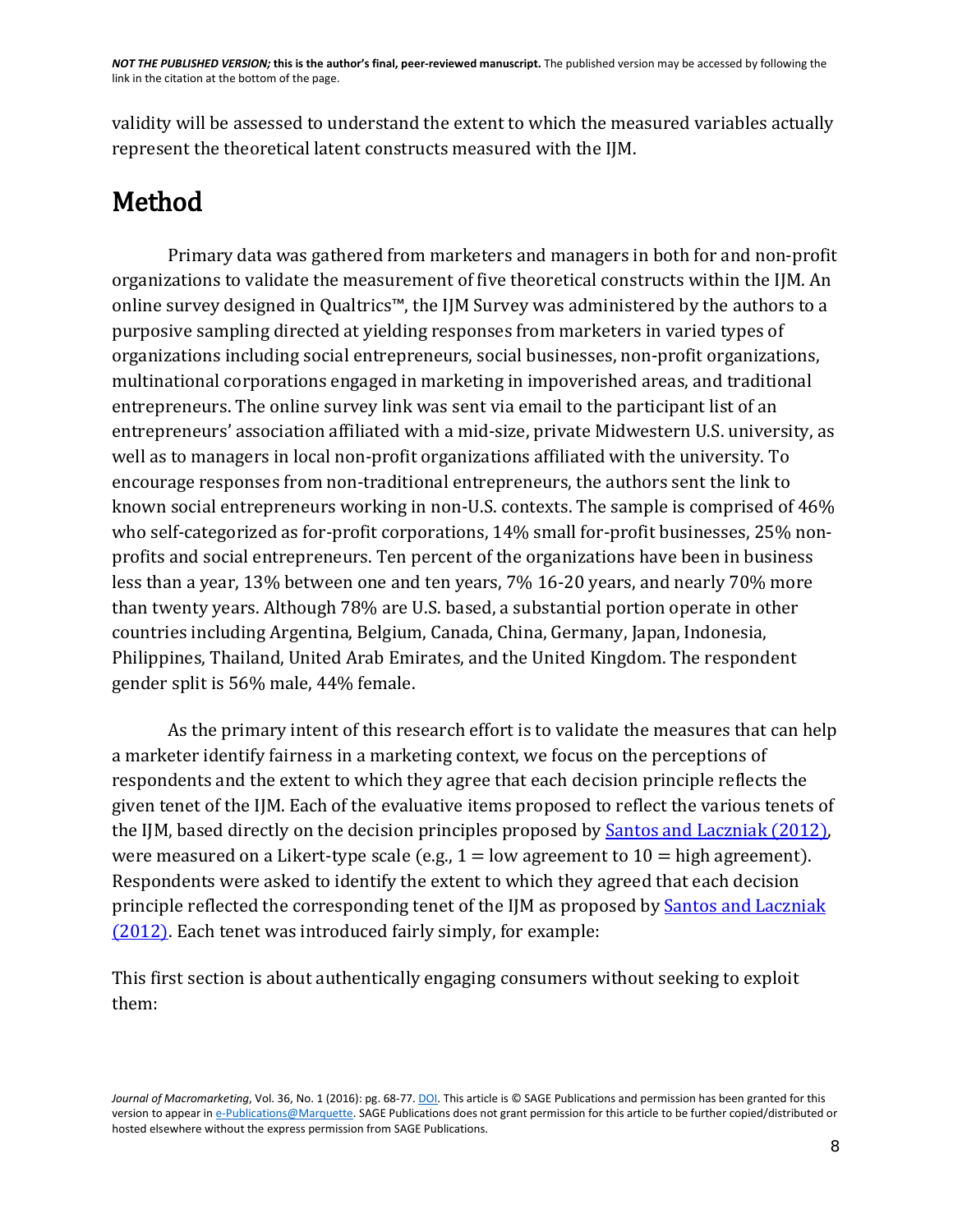1. An organization should strive to develop trust with its customers at all levels Agree? (Rate 1 to 10)

The Web Appendix details each of the items (decision principles) measured for each of the five tenets of the IJM as theoretically proposed by [Santos and Laczniak \(2012\).](http://journals.sagepub.com/doi/10.1177/0276146715622666) Exploratory factor analysis is implemented as a means to reduce the items (or variables) in a way that reveals underlying constructs, thus supporting the structure of the tenets being measured. Again, the intent is to isolate the items that best reflect each of the respective tenets of the IJM. If an item is well understood to represent the corresponding tenet, it is potentially suitable for inclusion in a justice evaluation instrument.

Factor analysis is used with the data set of 118 respondents. Normality, which may be compromised with small samples, is not considered a critical assumption of factor analysis where we are interested in clustering, or correlating, groups of like variables into underlying constructs. For most datasets, common factor analysis and principle components analysis will lead to similar substantive conclusions [\(Wilkinson, Blank, and](http://journals.sagepub.com/doi/10.1177/0276146715622666)  [Gruber 1996\)](http://journals.sagepub.com/doi/10.1177/0276146715622666). Given our limited dataset, common factor analysis, or principle axis factoring, yields a comparable result to the principle components method of extraction. Therefore we elect to use the latter as our aim is dimension reduction and the development of scales reflective of the constructs and decision principles of the IJM.

## Analysis

The principle components extraction method of factor analysis yields a useful five factor solution that explains 84% of the variance. Names for the underlying constructs are assigned to each of the components and include "Interest Representation of Stakeholders" (STR) for the first component which explains 26% variance, "Authentic Engagement" (AE) for the second which explains 22%, and "Value Co-creation" (VC) for the third, explaining 20%. A fourth component, "Investment in Future Consumption" (IFC) explains 9%, yet with only two items, thus requiring further development. A fifth component emerges, reflecting the explicit notion of "demonstrated consideration (of ethics)" with only one item, loading at .90 and explaining the final 7% of the total explanation (84%). While this item was initially proposed as a stakeholder measure, the notion is clearly worthy of further development. The item reads as follows: "A firm ought to demonstrate through business policies and ethical audits that it does consider the interests of all its stakeholders." [Table 1](http://journals.sagepub.com/doi/10.1177/0276146715622666) details the variables loading on each of the factors as found in the rotated component matrix. The Varimax orthogonal rotation method was specified in the generation of the components [\(Kaiser 1958\)](http://journals.sagepub.com/doi/10.1177/0276146715622666). Another check to support the five factor solution is the Cattell

*Journal of Macromarketing*, Vol. 36, No. 1 (2016): pg. 68-77[. DOI.](https://doi.org/10.1177/0276146715622666) This article is © SAGE Publications and permission has been granted for this version to appear in [e-Publications@Marquette.](http://epublications.marquette.edu/) SAGE Publications does not grant permission for this article to be further copied/distributed or hosted elsewhere without the express permission from SAGE Publications.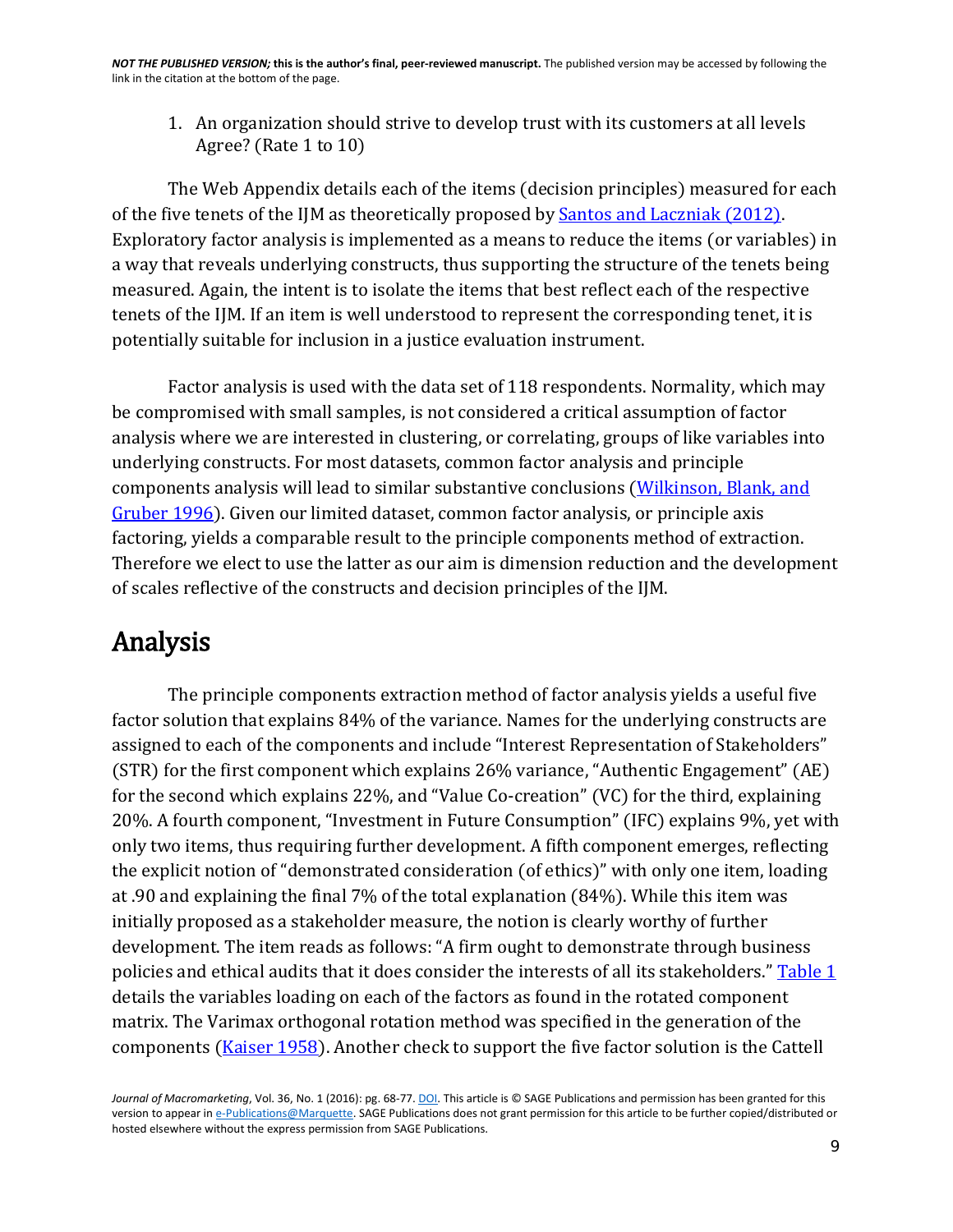### scree plot  $(Figure 1)$  which suggests that the decline in eigenvalues stops with the fifth component.

| Table 1. Exploratory Factor Analysis.          |                      |                                                                                                                                                                                                                                                                                   |                                        |                                                                |  |  |
|------------------------------------------------|----------------------|-----------------------------------------------------------------------------------------------------------------------------------------------------------------------------------------------------------------------------------------------------------------------------------|----------------------------------------|----------------------------------------------------------------|--|--|
| Factor component<br>(84% total Var. Explained) | Cron-bach's<br>Alpha | Item                                                                                                                                                                                                                                                                              |                                        | IIM<br>Loading Element®                                        |  |  |
| Interest Representation<br>Stakeholders (26%)  | .95                  | 6 items<br>Decisions do not further disadvantage impoverished<br>Engage in dialog with low income consumers (LIC)<br>Understand LIC constraints<br>Enable market access<br>View impoverished market segment (IMS) as opportunity<br>Ensure products/svc. info easily understood   | .85<br>.87<br>.85<br>.86<br>.78<br>.76 | STR (d)<br>STR (e)<br>STR (f)<br>STR(i)<br>LTPM (d)<br>STR (k) |  |  |
| Authentic Engagement (22%)                     | .94                  | 6 items<br>Improving society benefits all<br>Formalize consumer rights<br>Sustainable product development, minimize eco-footprint<br>Create sustainable value in long run<br>Consider social goals as ends<br>Long term success based on social, environmental, financial returns | .76<br>.82<br>.74<br>.84<br>.85<br>.83 | AE(c)<br>AE(g)<br>IFC (d)<br>LTPM (a)<br>LTPM (b)<br>LTPM (c)  |  |  |
| Value Co-creation (20%)                        | .96                  | 5 items<br>Fairly priced offering proposes best economic value<br>Foster sustainable partnerships, build mutual trust<br>Leverage local innovation<br>Increase capability of LIC to participate<br>Afford product/svc access (lease, share) vs. ownership                         | .79<br>.85<br>.73<br>.78<br>.75        | VC (b)<br>$VC$ (c)<br>VC (d)<br>IFC (b)<br>IFC(e)              |  |  |
| Investment in Future<br>Consumption (9%)       | .60                  | 2 items<br>Foster social sustainability<br>Partner w/local NGOs to leverage network expertise, goodwill                                                                                                                                                                           | .74<br>.83                             | AE (f)<br>VC (g)                                               |  |  |
| Demonstrated<br>Consideration (7%)             | n/a                  | I item<br>Demonstrate consideration of stakeholders through business policies, ethical audits                                                                                                                                                                                     | .90                                    | STR (a)                                                        |  |  |



Figure 1. Scree plot suggesting 5 factor solution.

Means and standard deviations for each of the items retained are presented in [Table](http://journals.sagepub.com/doi/10.1177/0276146715622666)  [2.](http://journals.sagepub.com/doi/10.1177/0276146715622666) Scores are biased toward the high end of the scale, potentially due to respondents' propensity toward social desirability in the self-report context (**Arnold and Feldman 1981**; [Marlowe and Crowne 1964\)](http://journals.sagepub.com/doi/10.1177/0276146715622666).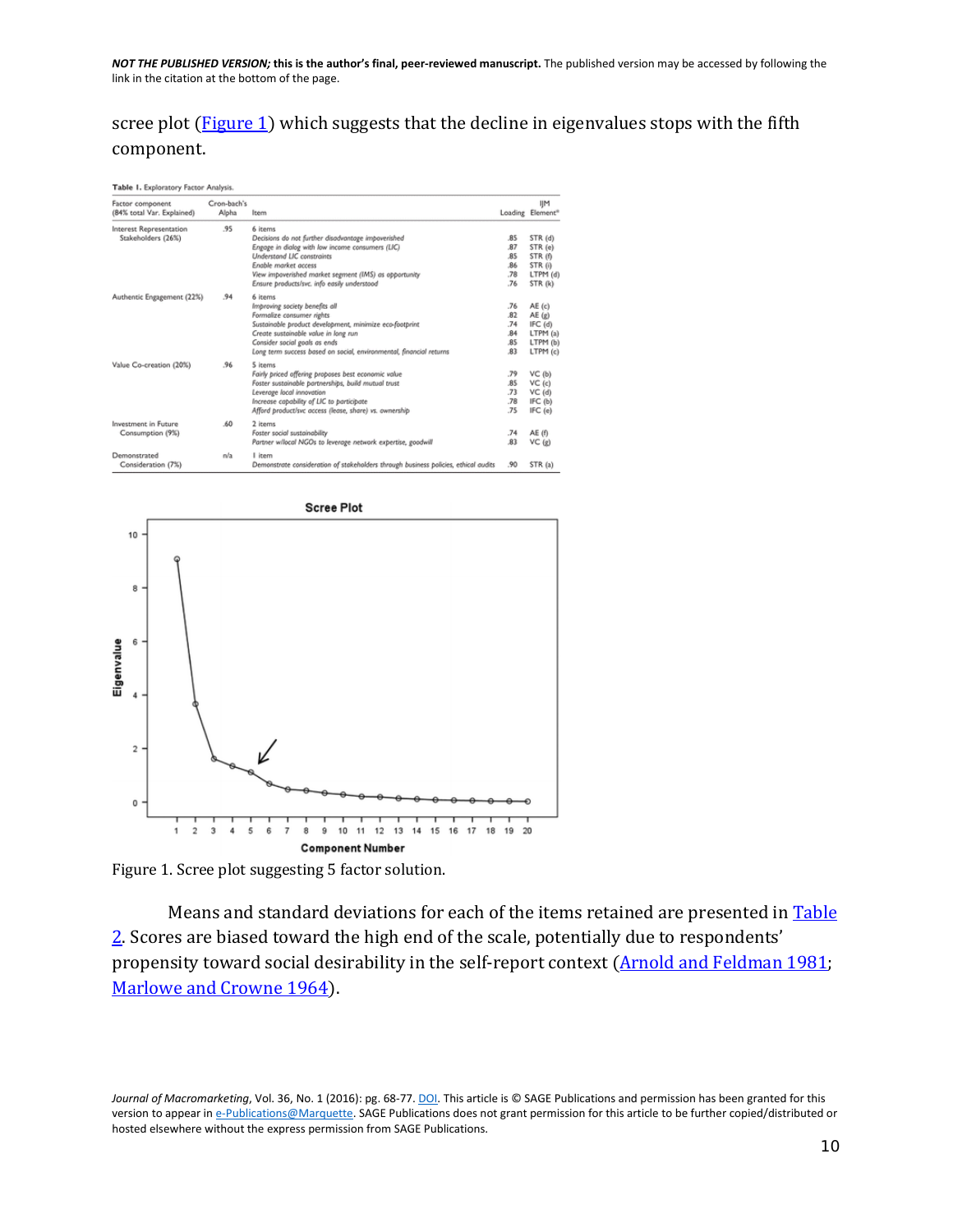#### Table 2. Item Statistics.

| Item                                                                | Mean | SD   |
|---------------------------------------------------------------------|------|------|
| Interest Representation of Stakeholders                             |      |      |
| Decisions do not further disadvantage impoverished                  | 8.78 | 1.15 |
| Engage in dialog with low income consumers (LIC)                    | 8.37 | 1.08 |
| Understand LIC constraints                                          | 8.04 | 1.58 |
| Enable market access                                                | 8.04 | 1.76 |
| View impoverished market segment (IMS) as opportunity               | 7.85 | 1.97 |
| Ensure product/svc info easily understood                           | 8.31 | 2.22 |
| Authentic Engagement                                                |      |      |
| Improving society benefits all                                      | 9.04 | 1.75 |
| Formalize consumer rights                                           | 8.75 | 1.29 |
| Sustainable product development, minimize eco-footprint             | 8.75 | 2.21 |
| Create sustainable value in long run                                | 7.89 | 2.04 |
| Consider social goals as ends                                       | 7.50 | 1.33 |
| Long term success based on social, environmental,                   |      | 1.86 |
| financial returns                                                   |      |      |
| Value Co-creation                                                   |      |      |
| Fairly priced offering proposes best economic value                 | 7.86 | 2.10 |
| Foster sustainable partnerships, build mutual trust                 | 7.68 | 2.42 |
| Leverage local innovation                                           |      | 2.39 |
| Increase capability of LIC to participate                           |      | 2.31 |
| Afford product/svc access (lease, share) vs. ownership              | 6.82 | 2.34 |
| Investment in Future Consumption                                    |      |      |
| Foster social sustainability                                        | 9.19 | 1.04 |
| Partner with local NGOs to leverage network expertise &<br>goodwill | 7.57 | 2.10 |
| Demonstrated Consideration                                          |      |      |
| Demonstrate consideration through policies, ethical audits          | 8.62 | 1.82 |

#### Reliability of the Factors

To validate the reliability of the factors, as if they were scales unto themselves, consider the inter-item correlation, and Cronbach's coefficient of reliability [\(Cronbach](http://journals.sagepub.com/doi/10.1177/0276146715622666)  [1951\)](http://journals.sagepub.com/doi/10.1177/0276146715622666). The goal is a scale that is internally consistent, yet each variable contributes unique information [\(Table 3](http://journals.sagepub.com/doi/10.1177/0276146715622666)). Each of the three primary factors yields a reliable scale with  $\alpha$ ranging from .93 to .96 and inter-item correlations well exceed the suggested threshold of .30 ranging from .52 to .77 [\(Robinson, Shaver, and Wrightsman 1991\)](http://journals.sagepub.com/doi/10.1177/0276146715622666). Investment in Future Consumption (IFC) yields  $\alpha = .60$  with two items and is recommended for further conceptual development, as is the concept of "demonstrated consideration" of stakeholders through business policies and ethical audits.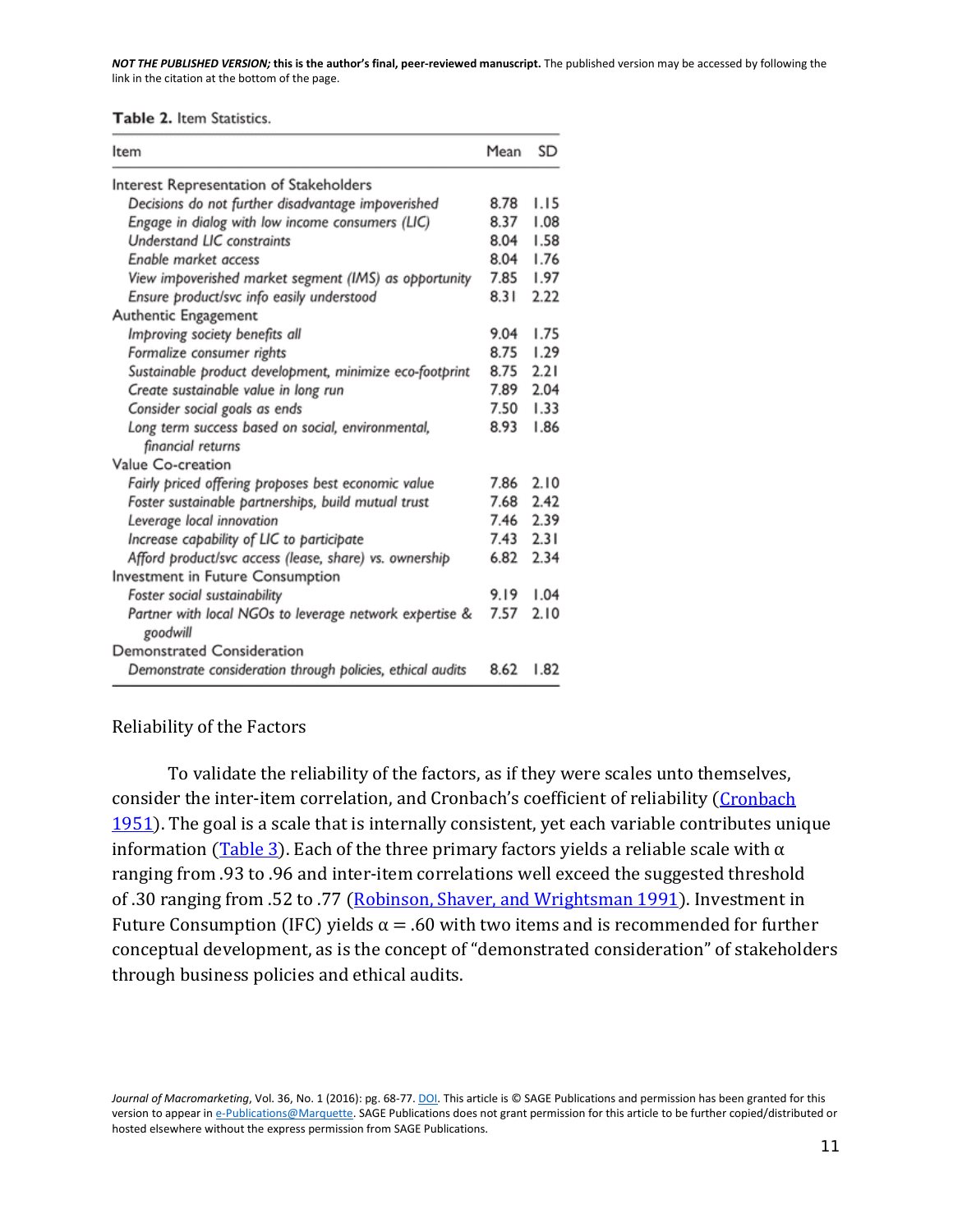#### Table 3. Reliability of Factors.

| Factor (# items)               | Mean<br>inter-item<br>correlation | Inter-item<br>variance | Coefficient<br>of<br>reliability<br>for scale |
|--------------------------------|-----------------------------------|------------------------|-----------------------------------------------|
| Stakeholders (6)               | .77                               | .003                   | $\alpha = .95$                                |
| Authentic Engagement (6)       | .72                               | .006                   | $\alpha = .93$                                |
| Value Co-creation (5)          | .75                               | .005                   | $\alpha = .96$                                |
| Future Consumption (2)         | .52                               | .000                   | $\alpha = .60$                                |
| Demonstrated consideration (1) |                                   |                        |                                               |

#### Validity Assessment

Having established internal consistency, content validity is subjectively assessed to confirm that the items falling on each of the constructs [\(Table 1\)](http://journals.sagepub.com/doi/10.1177/0276146715622666) represent the theoretically validated tenets of the IJM. The far right column o[f Table 1](http://journals.sagepub.com/doi/10.1177/0276146715622666) provides the theoretical tenet established in earlier IJM research [\(Santos and Laczniak 2012\)](http://journals.sagepub.com/doi/10.1177/0276146715622666), which each item was designed to measure. Nomological validity of our operationalization is evident in that the items falling on the factor do in fact represent the relationships theoretically shown to exist between the decision principles and the tenets of the IJM. By extracting latent constructs, factor analysis inherently produces a measure of discriminant validity in that each of the scales represents a sufficiently different concept. Factor scores, an alternative to summated scales, are used for comparative analysis as they are by default orthogonal and can be helpful in avoiding multicollinearity issues [\(Hair et al. 2010\)](http://journals.sagepub.com/doi/10.1177/0276146715622666). [Table](http://journals.sagepub.com/doi/10.1177/0276146715622666)   $\frac{4}{3}$  $\frac{4}{3}$  $\frac{4}{3}$  details the rotated component matrix, and the precise wording of the decision principles evaluated.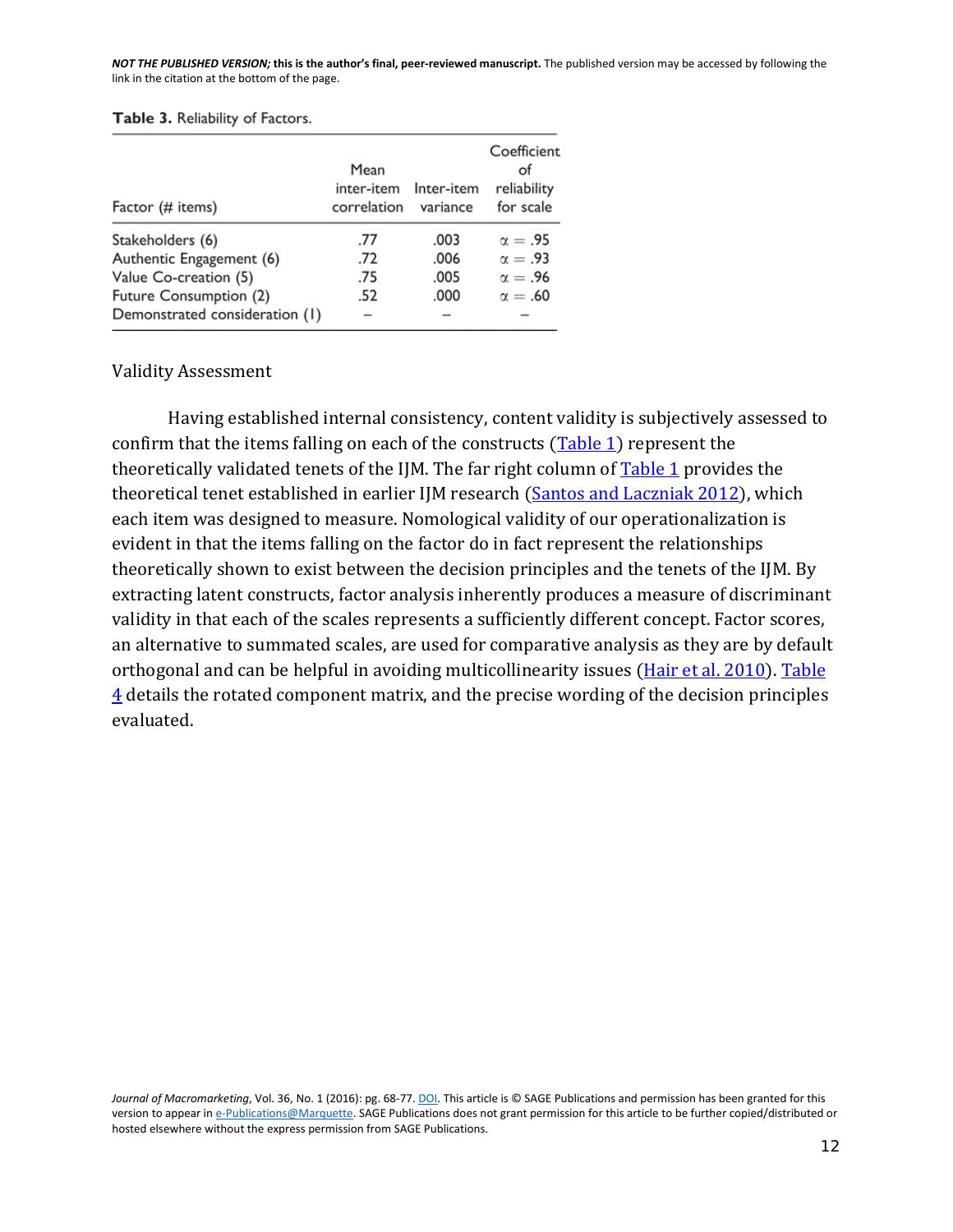Table 4. Rotated Component Matrix

| Factor Analysis - Rotated Component Matrix                                                                                                                                                     |              |                 |                 |                      |                      |
|------------------------------------------------------------------------------------------------------------------------------------------------------------------------------------------------|--------------|-----------------|-----------------|----------------------|----------------------|
| Survey Questions Agreement scale 1 to 10                                                                                                                                                       | ı            | 2               | 3               | 4                    | 5                    |
| Interest Representation of Stakeholders                                                                                                                                                        |              |                 |                 |                      |                      |
| An organization should ensure that decision, actions, procedures, that are promulgated do not                                                                                                  | .849         | .161            | .214            | .001                 | .237                 |
| further disadvantage impoverished consumers                                                                                                                                                    |              |                 |                 |                      |                      |
| An organization ought to engage in dialog with impoverished customers regarding its products                                                                                                   |              | $.872 - .104$   | .260            | 111                  | .047                 |
| and services so as to ensure a greater likelihood of customers' interests being taken into account                                                                                             |              |                 |                 |                      |                      |
| An organization ought to make efforts to understand the difficulties and constraints faced by                                                                                                  | .851         | .039            | .234            | .167                 | 005                  |
| impoverished consumers, and try to alleviate them to enhance overall consumer experience<br>An organization ought to enable better access of impoverished customers to the market to           | .863         | .102            | .259            | .207                 | .034                 |
| enable them to better participate in the market economy                                                                                                                                        |              |                 |                 |                      |                      |
| An organization ought to view impoverished markets as sources of opportunity, innovation, and                                                                                                  | .784         | .321            | .294            | .112                 | $-.230$              |
| competitive advantage                                                                                                                                                                          |              |                 |                 |                      |                      |
| An organization should ensure that information about its products and services is easily                                                                                                       |              | $.759 - 017$    | .334            | $-.042$              | .298                 |
| understood by its impoverished consumers                                                                                                                                                       |              |                 |                 |                      |                      |
| Authentic Engagement                                                                                                                                                                           |              |                 |                 |                      |                      |
| An organization ought to take a long-term perspective that improving the quality of society                                                                                                    | $-.221$      | .759            | .345            | .212                 | .013                 |
| and the environment is to the benefit of all                                                                                                                                                   |              |                 |                 |                      |                      |
| An organization should support the formalization of consumer rights that guarantee safety.                                                                                                     | $-.139$      | .818            | .323            | .234                 | .125                 |
| redress, sufficient information and other basic requirements of exchange fairness                                                                                                              |              |                 |                 |                      |                      |
| In the conception, production and delivery of goods or services, an organization should strive to                                                                                              | $-.075$      | .737            | .222            | .371                 | $-.173$              |
| ensure ecological footprint in minimized                                                                                                                                                       |              |                 |                 |                      |                      |
| Instead of seeking to maximize financial returns in the short run, an organization ought to aim to                                                                                             | .259         | .840            | .012            | $-.207$              | .022                 |
| create sustainable value in the long-run                                                                                                                                                       | .278         | .846            | .014            |                      | $.057 - .118$        |
| An organization consistent with its role as a social as well as economic institution, ought to consider<br>social goals as ends rather than as means to financial end                          |              |                 |                 |                      |                      |
| An organization ought to increases business success with a long-term perspective based on                                                                                                      | .228         | .827            |                 | $.342 - .159 - .011$ |                      |
| social, environmental and financial returns                                                                                                                                                    |              |                 |                 |                      |                      |
| Value Co-Creation                                                                                                                                                                              |              |                 |                 |                      |                      |
| An organization ought to use its resources to ensure that its fairly priced offering proposes what                                                                                             | .419         | .105            | .785            | .110                 | .264                 |
| is of best economic value for its targeted impoverished customers                                                                                                                              |              |                 |                 |                      |                      |
| An organization should engage in a co-creation process that fosters sustained partnerships and                                                                                                 | .304         | .262            | .849            | .161                 | .083                 |
| develops mutual trust that extends beyond consumption of product or service                                                                                                                    |              |                 |                 |                      |                      |
| An organization ought to leverage local innovation and actively seek ways in which its                                                                                                         | .382         | 303             | .725            | .132                 | .274                 |
| impoverished customers can participate in the value co-creation                                                                                                                                |              |                 |                 |                      |                      |
| An organization should strive to increase the capabilities of impoverished segments so as to                                                                                                   | .421         | .253            | .777            | .150                 | .053                 |
| ensureparticipation in market economy                                                                                                                                                          |              |                 |                 |                      |                      |
| In keeping with an emerging perspective in impoverished markets, an organization ought to afford                                                                                               | .355         | .309            | .745            | .014                 | $-.176$              |
| access to products and services (lease/share)                                                                                                                                                  |              |                 |                 |                      |                      |
| Investment in Future Consumption                                                                                                                                                               |              |                 |                 |                      |                      |
| An organization should foster social sustainability while ensuring profitability in the long run<br>An organization ought to partner with local NGOs so as to leverage the expertise, goodwill | .299<br>.172 | .287<br>$-.046$ | $-.036$<br>.315 | .744                 | 306<br>$.832 - .140$ |
| and network of the NGO in a mutually advantageous manner                                                                                                                                       |              |                 |                 |                      |                      |
| Demonstrated Consideration                                                                                                                                                                     |              |                 |                 |                      |                      |
| A firm ought to demonstrate through business policies and ethical audits that it does                                                                                                          |              | $.141 - .106$   | .169            | .031                 | .901                 |
| consider the interests of all its stakeholders                                                                                                                                                 |              |                 |                 |                      |                      |

## **Discussion**

The primary objective of this work has been to measure the extent to which marketers and managers agree that the decision principles proposed by **Santos and** [Laczniak \(2012\)](http://journals.sagepub.com/doi/10.1177/0276146715622666) actually do reflect the core tenets of the IJM. Ultimately, the most reliable items can be used to develop a valid structure for operationalizing the constructs of the IJM, a normative ethical framework for *just* marketing, particularly when engaging with impoverished markets. Operationalizing a construct involves determining the measured variables that will represent a construct, thus factor analysis was used to evaluate which of the measured variables, based on the tenets of the IJM, would "hang together" as useful for assessing fairness in a marketing exchange. Further, would the decision principles proposed b[y Santos and Laczniak \(2012\)](http://journals.sagepub.com/doi/10.1177/0276146715622666) load together on a given factor as proposed, or might the statistical constructs suggest an alternative structure? We pursue an easily understood structure, a set of constructs, with items (decision principles) to measure the constructs, with the intent of developing a scale with which to measure justice in the marketing context particularly when engaging with the poor or other vulnerable market segments.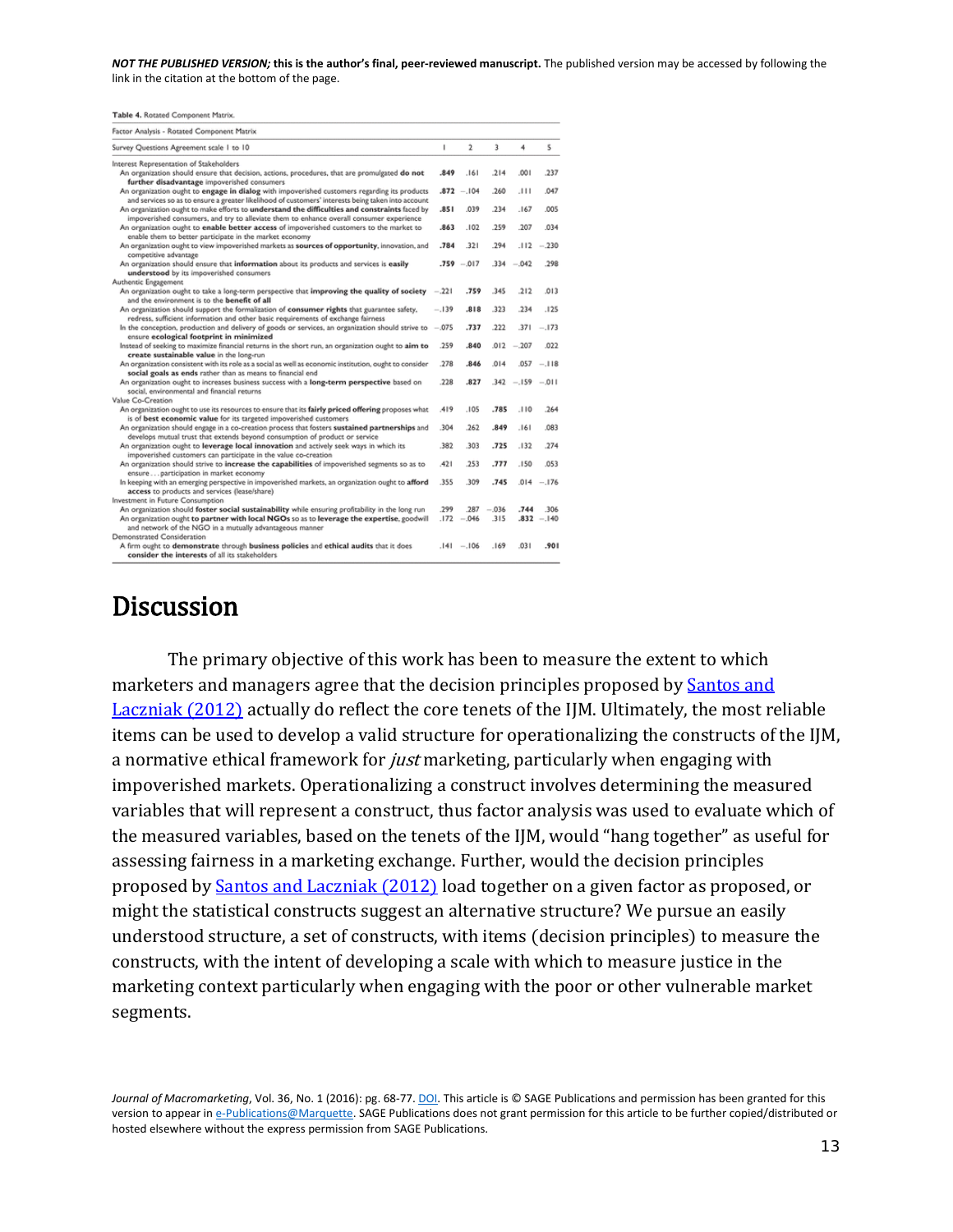A total of 40 items are reduced to the most useful 20, loading on three primary constructs (Interest Representation of Stakeholders, Authentic Engagement, and Value Cocreation). Two factors are determined to require further development: Investment in Future Consumption, and the latent notion of "demonstrated consideration." Three eliminated items reflect ideas related to building trust with customers at all levels and developing competitive advantage through collaboration. While these concepts are certainly useful elements of the IJM, further development of the items is needed to prevent them from dominating a component with high loadings yet offering limited variance explanation. Twelve items were eliminated due to component cross-loadings (two loadings > .5 or distance < .25), and five due to low item to total correlation.

To maintain consistency with the IJM as presented and detailed in the literature, specificall[y Santos and Laczniak's \(2012\)](http://journals.sagepub.com/doi/10.1177/0276146715622666) application of the IJM to multinational corporations engaged in marketing in impoverished contexts, construct names reflect the core tenets of the IJM. In some instances the constructs (factors) are comprised of decision principles from other tenets of the IJM (se[e Table 1,](http://journals.sagepub.com/doi/10.1177/0276146715622666) far right column). For example, the factor solution reveals that the first component is comprised of five items intended to reflect "Interest Representation of Stakeholders" (STR), and one initially intended to reflect the theoretical concept of financial sustainability or "long term profit management vs. short term profit maximization" (LTPM). Two of the six "Authentic Engagement" (AE) items load nicely on the second construct, yet sustainability is clearly associated with authentic engagement as three LTPM items load on the AE construct. This follows for Value Cocreation (VC), with three items reflecting value co-creation as intended, plus two which were originally used to describe IFC, namely increasing the capability for the low income consumer to participate, and affording them access to lease/share vs. ownership. The IFC construct is comprised of two items, one from the original AE list, suggesting a theme of social sustainability, and one suggesting collaborating to leverage network expertise, originally intended to reflect VC.

A new potential construct, reflecting "demonstrated consideration" of stakeholder interests through ethics audits is introduced for further development. Comprised of a singular item loading strongly (.90) on a fifth component, explaining7% variance, the item reads as follows: "A firm ought to demonstrate through business policies and ethical audits that it does consider the interests of all its stakeholders." The fact that this action-oriented explicit behavioral variable explains 7% of the variance warrants further attention. Comparing factor scores, no significant differences are identified by gender or age of the organization.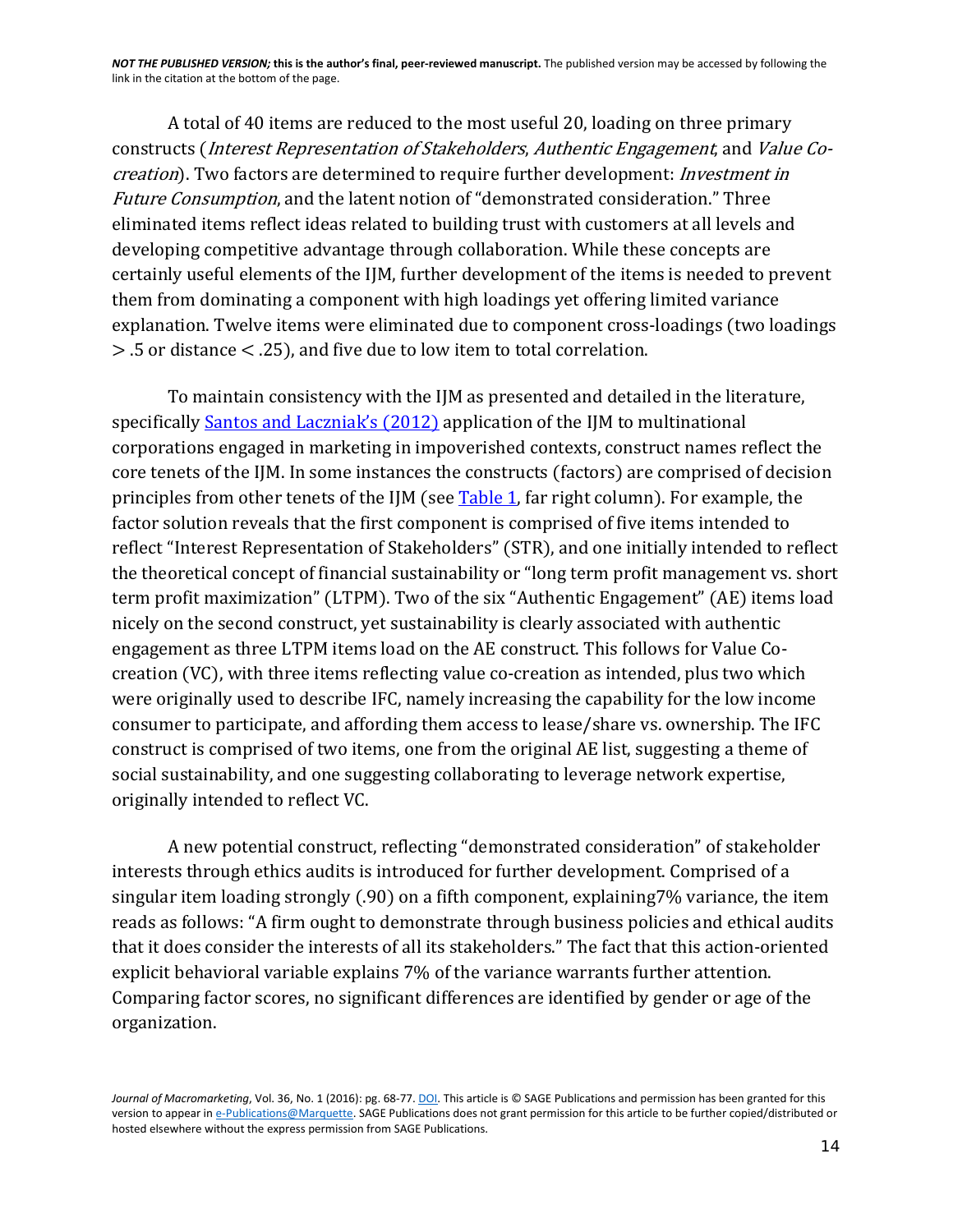### Implications

Three of the five factors support the theoretical tenets of the IJM detailed in extant literature, yet suggest that its measurement may have contextual nuances. For example, measuring the extent to which a firm views impoverished markets as an opportunity, can facilitate representing stakeholder interests, perhaps more effectively than measuring the item would facilitate understanding of long-term profit management perspectives (as originally suggested by Santos and Laczniak). The Authentic Engagement factor captures items from both the original "authentic engagement" and "long-term profit management" tenets. The factor is consistent with the megatrend of sustainability as essential to corporate social responsibility, thereby adding to the face validity of the original IJM derivation. The value co-creation construct is comprised of three measures as originally recommended, namely assessing whether 1) fair prices reflect the best economic value, 2) sustainable, trusting partnerships are fostered and 3) local innovation is leveraged. Two items intended for IFC can help the marketer further assessment of value co-creation, including a focus on increasing the capability of low income consumers to participate (e.g., in the marketplace exchange), and affording access to leasing or sharing vs. ownership. Assessing Investment in Future Consumption (IFC) is perceived to be facilitated by an understanding of the extent to which a firm fosters social sustainability and collaborates with other organizations (e.g., local NGOs) to leverage network expertise and goodwill. Lastly, explicit demonstration of business policies and ethical audits is likely to signal recognition of a justice commitment to all stakeholders. Assessment of both implicit and explicit efforts, using the IJM framework, supported by the proposed decision principles [\(Table 1\)](http://journals.sagepub.com/doi/10.1177/0276146715622666), can facilitate such business policy development and ethical audits, resulting in an effective review of justice in the marketplace exchange.

Assessing the extent to which a firm adheres to the tenets of the IJM, particularly when decisions affect the vulnerable or marginalized consumer, supports extant literature in consumer vulnerability, defined as multidimensional, context specific, and not necessarily enduring [\(Baker, Gentry, and Rittenburg 2005\)](http://journals.sagepub.com/doi/10.1177/0276146715622666). Baker et al. (p. 128) clarify that actual vulnerability occurs when it is experienced, and "can only be understood by listening to and observing the experiences of the consumer." Measurement of the extent to which the tenets of the IJM are honored in the marketplace exchange can, for example, help a multinational corporation (MNC) focus on generating consistent input from local subsistence entrepreneurs who are competitively affected by distribution of the MNC's products into their marketplace. The MNC might co-create franchise opportunities or develop programs with local NGOs, leveraging local goodwill, thus co-creating ways to provide the low income or otherwise vulnerable consumer with access vs. ownership.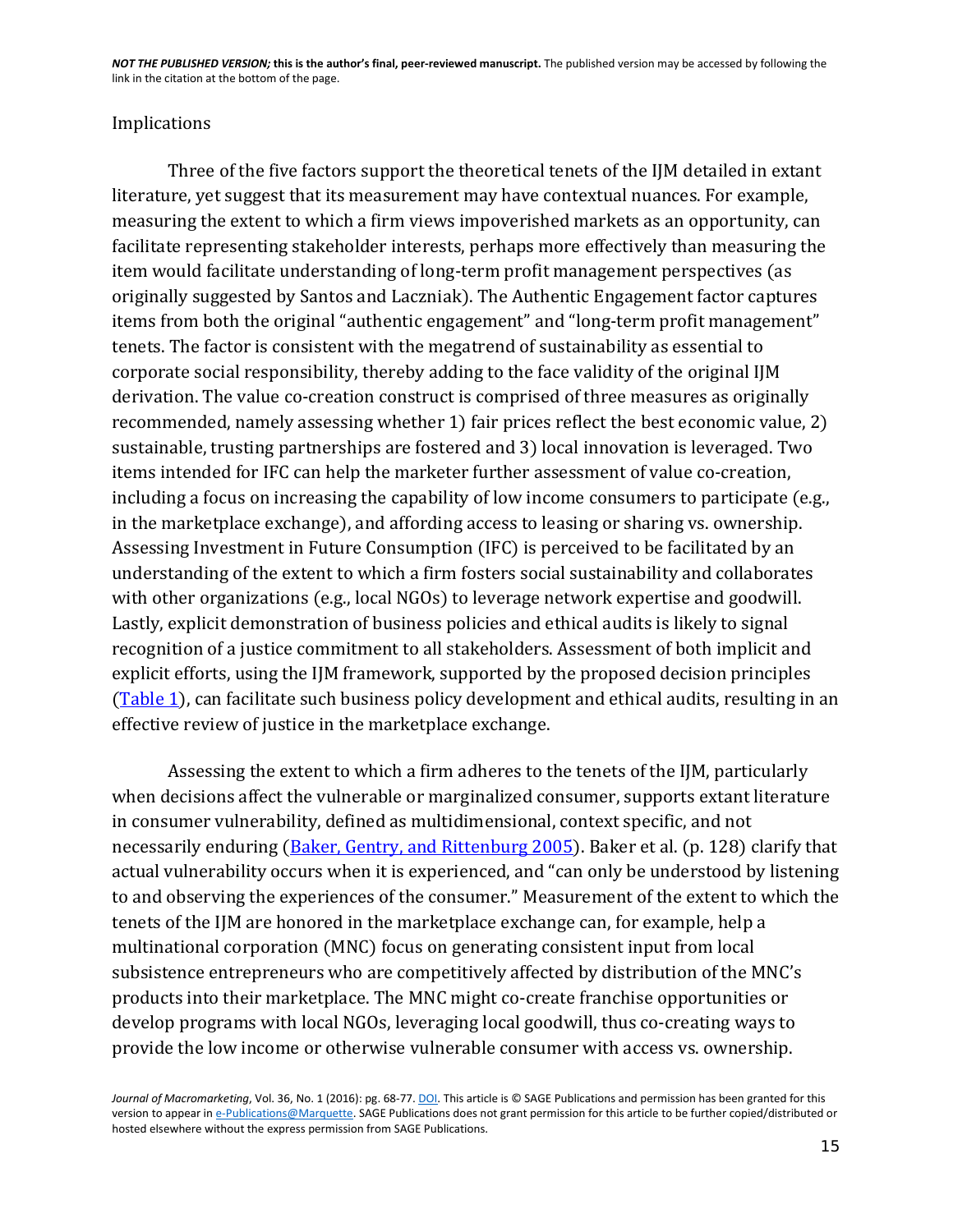Measurement of the IJM reflecting the extent to which such activities (as defined by the decision principles) are prevalent in the exchange, can provide MNC shareholders with an advocacy stance, for better or worse, which can be monitored for improvement or celebrated as achievement. [Baker \(2009\)](http://journals.sagepub.com/doi/10.1177/0276146715622666) urges increased participation and engagement of all stakeholders in the decisions that affect their lives, thus enhancing consumer welfare and diffusing charges of exploitation, often aimed at marketers. The lack of significant differences in perceptions of the extent to which the decision principles reflect the tenets of the IJM underscores the practical usefulness of the IJM as a tool to evaluate marketing efforts of not only the firm, but social entrepreneurs, and other social innovators in collaboration with local NGOs and social networks. The IJM can facilitate 1) an attentive focus on listening to the voice of the vulnerable consumer, and 2) a commitment to serving as a microphone to amplify marketplace needs.

Further, marketplace conditions affect consumer choices, attitudes and behaviors, underscoring the critical importance of authentic engagement with consumers [\(Baker](http://journals.sagepub.com/doi/10.1177/0276146715622666)  [2009\). Botti et al. \(2008\)](http://journals.sagepub.com/doi/10.1177/0276146715622666) offer a framework for assessing consumer choice under restrictions, calling for research that provides empirical generalizations that facilitate the prediction of the impact of restrictions before imposition. [Hill and Martin \(2014,](http://journals.sagepub.com/doi/10.1177/0276146715622666) p. 17) stress the need for measures of success that integrate "what marketing does, how it is done, and what it fails to do, so that scholars and policy makers can fully comprehend its larger impact." Efforts to operationalize the IJM move academic researchers one step closer to helping practitioners monitor fairness in marketing practices.

### Limitations and Future Research

Small sample size is clearly a limitation, yet valid statistical analysis with small samples is urgently needed in subsistence and consumer vulnerability contexts. We are encouraged by the reliability analysis, which has enabled validation of the best items to measure the constructs of the IJM in a way that users should find accessible and ultimately most useful. Future research will employ a revised survey instrument, reflective of the restructured constructs in a more digestible, less time-consuming format which is likely to garner greater response rates. Clearly the items can and should be adapted to the context in which they are applied, yet the "application specific" nature of evaluative questions results in statistical validation challenges. The general tenets are measurable, but application-specific questions (items) may need to be tailored. The next-step in operationalization/empirical research will attempt to use the best items from this research and potentially test others for more universal application. The intent of this work has been to begin the process of operationalizing the general tenets of the IJM, and better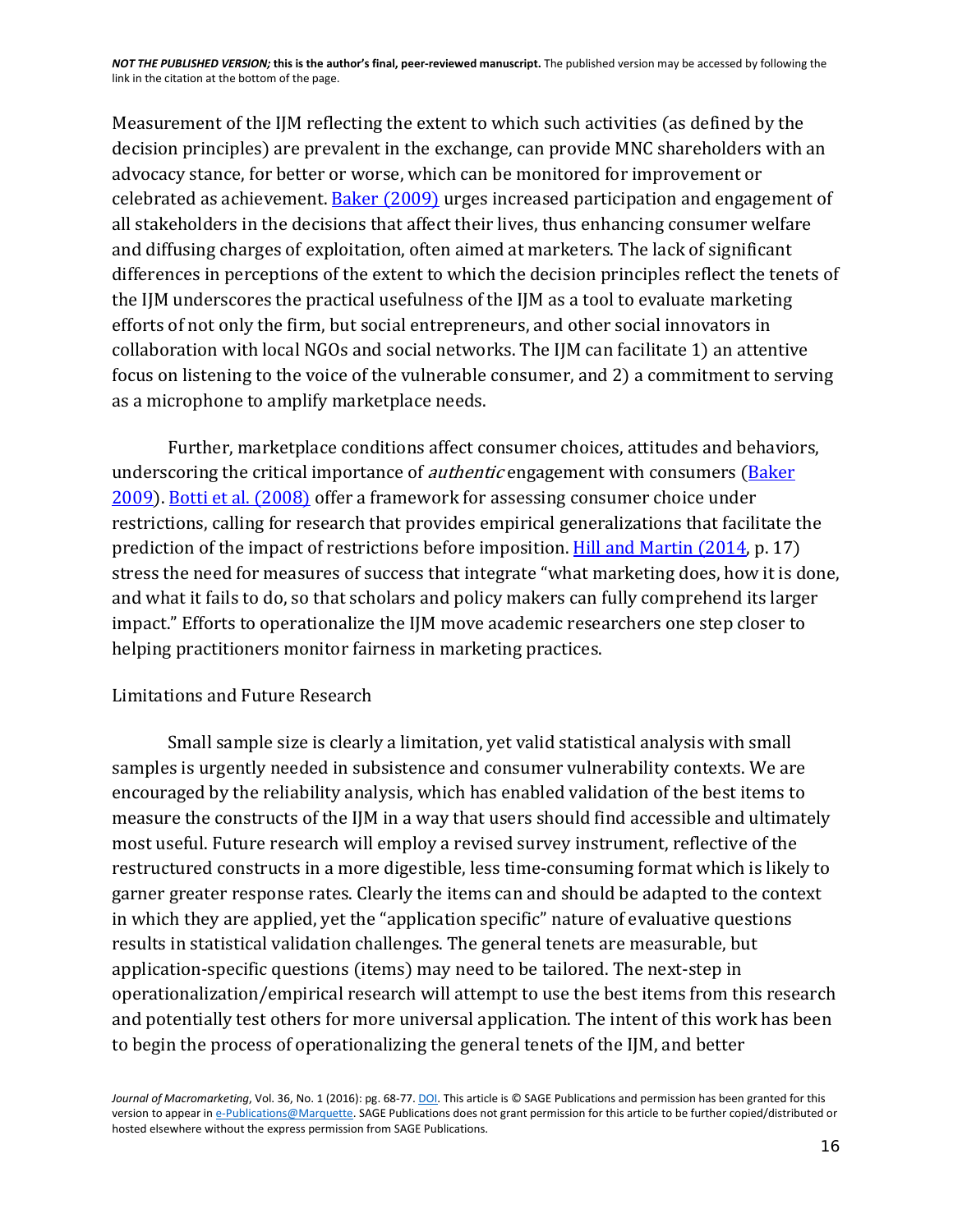understand which types of questions should be asked in order to garner an understanding of the extent to which an organization reflects a just approach to marketing, as measured by the marketer (e.g., as auditor) or manager.

This research empirically validates the reliability of the items well suited for inclusion in the next-stage development of an IJM measurement tool that can assist marketers in operationalizing the framework, given evidence of its measurability and practical applicability. The work will serve as a foundation for future publications on the development of an IJM index or audit to help marketers understand the nuances of "just" marketing particularly when marketing to, for or with the poor. Further, it is not unreasonable to envision the IJM serving as a foundation for teaching marketing skills in subsistence contexts. After operationalizing the IJM, we intend to focus on metrics for evaluating implementation of the IJM and extensions of the IJM to other vulnerable and disadvantaged populations.

## **Conclusion**

While much progress has been made in understanding fair marketing practices, particularly from a macromarketing perspective, the development of tools to guide implementation of a normative framework, and subsequent operational analysis of such a framework, is a logical next step. The theoretical tenets of the normative IJM framework are validated by a set of reliable constructs that can be used to begin a process of measuring justice in marketing, particularly when engaged in impoverished market settings. The initial decision principles proposed by **Santos and Laczniak (2012)** have been rearranged slightly, some falling on new or different overarching constructs, yet their individual, intended meaning has not been altered. This analysis suggests that the constructs should prove useful in varied applications, as they are understood and accepted by varied types of users and organizations.

## Acknowledgments

The authors would like to acknowledge and give a special thanks to Special Issue Editor Ben Wooliscroft, Editor-in-Chief Terrence Witkowski, and the three anonymous reviewers for their insightful and constructive feedback.

Supplemental Material The online [appendices/data supplements/etc] are available at [http://jmk.sagepub.com/supplemental.](http://jmk.sagepub.com/supplemental)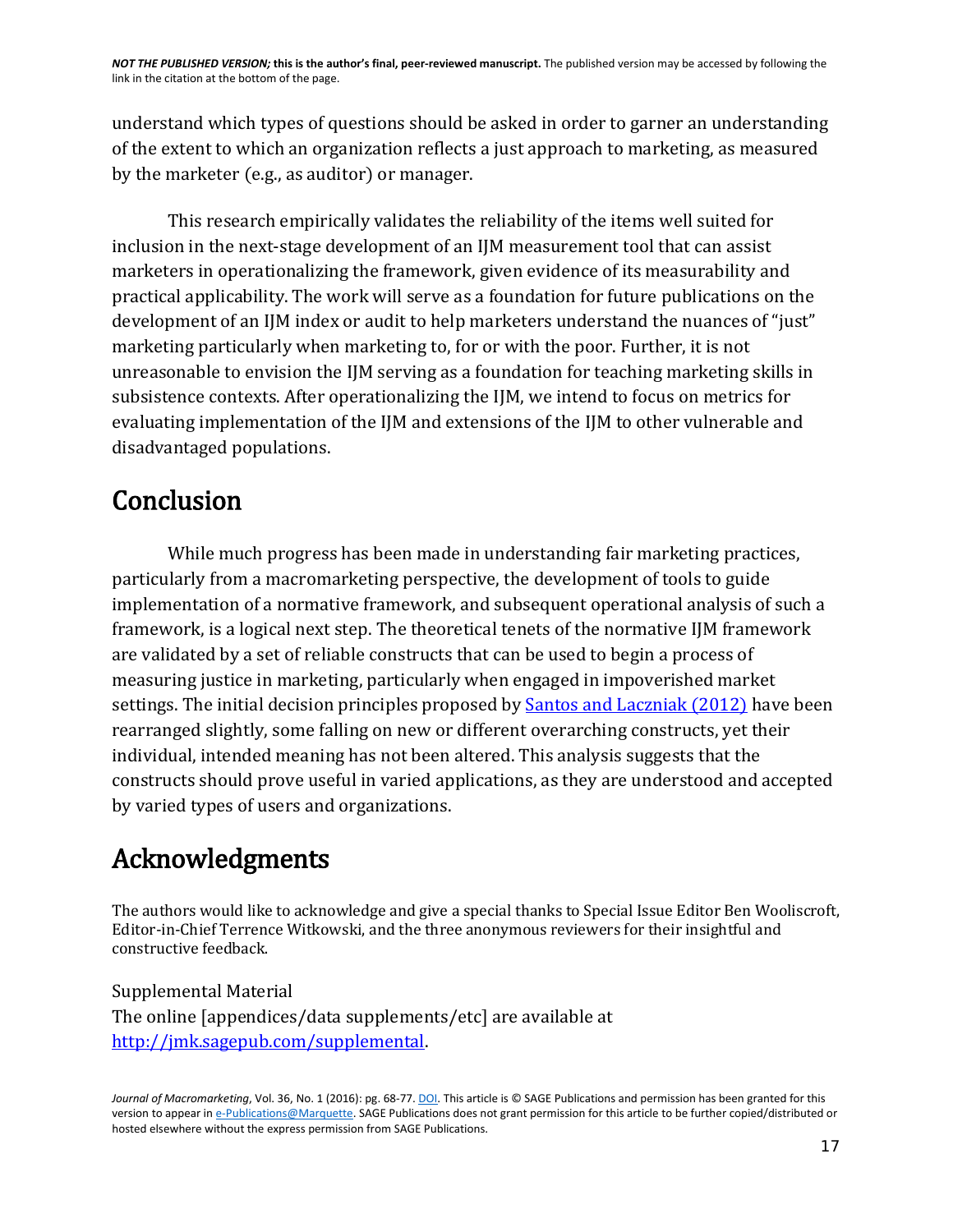## **References**

- Alderson, Wroe (1964), "Ethics, Ideologies and Sanctions," in report of the Committee on Ethical Standards and Practice. Chicago, IL: American Marketing Association.
- Andreasen, Alan R. (2012), "Rethinking the Relationship between Social/Nonprofit Marketing and Commercial Marketing," Journal of Public Policy & Marketing, 31 (1), 36–41.
- Arnold, Hugh J., Feldman, Daniel C. (1981), "Social Desirability Response Bias in Self-Report Choice Situations," Academy of Management Journal, 24 (2), 377–85.
- Baker, Stacey Menzel (2009), "Introduction to the Special Issue on Consumption Constraints," Journal of Public Policy & Marketing, 28 (1), 1–2.
- Baker, Stacey Menzel, Gentry, James W., Rittenburg, Terri L. (2005), "Building an Understanding of the Domain of Consumer Vulnerability," Journal of Macromarketing, 25 (2), 128–39.
- Bartels, Robert (1967), "A Model for Ethics in Marketing," *Journal of Marketing*, 31 (1), 20–26
- Bishop, John Douglas (2000), "A Framework for Discussing Normative Theories of Business Ethics," Business Ethics Quarterly, 10 (3), 563–92.
- Botti, Simona, Broniarczyk, Susan, Häubl, Gerald, Hill, Ron, Huang, Yanliu, Kahn, Barbara, Kopalle, Praveen, Lehmann, Donald, Urbany, Joe, Wansink, Brian (2008), "Choice Under Restrictions," Marketing Letters, 19 (3/4), 183–99
- Caplovitz, David (1967), The Poor Pay More. New York: The Free Press
- Cronbach, Lee J. (1951), "Coefficient Alpha and the Internal Structure of Tests," Psychometrika, 16 (3), 297–333.
- Dabholkar, Pratibha A., Abston, Kristie A. (2008), "The Role of Customer Contact Employees as External Customers: A Conceptual Framework for Marketing Strategy and Future Research," Journal of Business Research, 61 (9), 959-67.
- Facca-Miess, Tina M., Santos, Nicholas J. C. (2014), "Fostering Fair and Sustainable Marketing for Social Entrepreneurs in Subsistence Marketplaces," Journal of Marketing Management, 30 (5-6), 501–18.
- Giacalone, Robert A., Jurkiewicz, Carole L. (2002), Handbook of Workplace Spirituality and Organizational Performance. Armond, NY: M.E. Shape.
- Hair, Joseph F., Black, William C., Babin, Barry J., Anderson, Rolph E. (2010), *Multivariate* Data Analysis. Upper Saddle River, NJ: Prentice Hall.

*Journal of Macromarketing*, Vol. 36, No. 1 (2016): pg. 68-77[. DOI.](https://doi.org/10.1177/0276146715622666) This article is © SAGE Publications and permission has been granted for this version to appear in [e-Publications@Marquette.](http://epublications.marquette.edu/) SAGE Publications does not grant permission for this article to be further copied/distributed or hosted elsewhere without the express permission from SAGE Publications.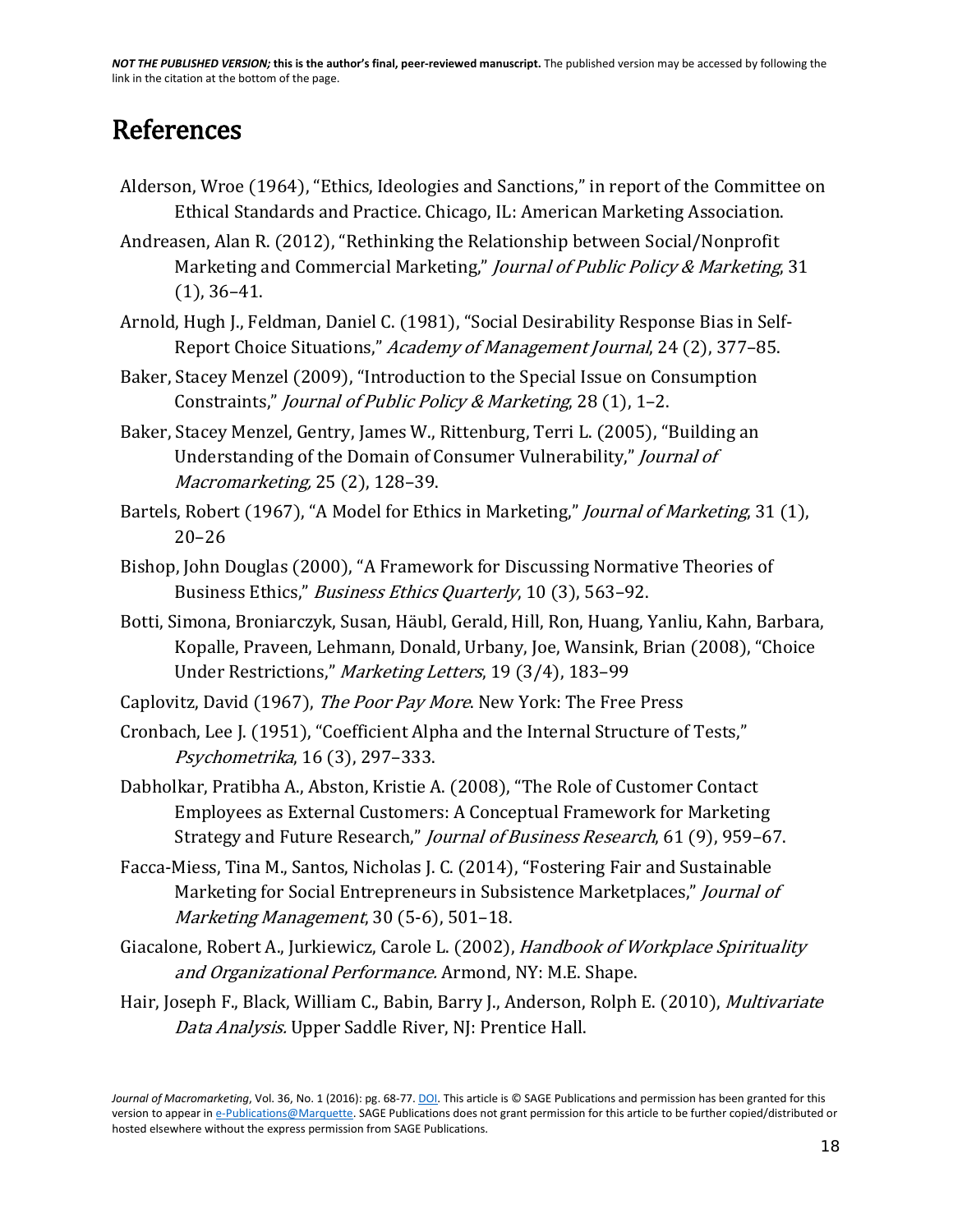- Hill, Ron Paul, Martin, Kelly D. (2014), "Broadening the Paradigm of Marketing as Exchange: A Public Policy and Marketing Perspective," Journal of Public Policy & Marketing, 33 (1), 17–33.
- Kaiser, Henry Felix (1958), "The Varimax Criterion for Analytic Rotation in Factor Analysis," Psychometrika, 23 (3), 187–200.
- Kotler, Philip (1972), Marketing Management, 2nd ed. Englewood Cliffs, NJ: Prentice Hall.
- Kotler, Philip, Armstrong, Gary (2003), *Principles of Marketing*, 9th ed. Englewood Cliffs, NJ: Prentice Hall.
- Kotler, Philip, Levy, Sidney (1969), "Broadening the Concept of Marketing," Journal of Marketing, 33 (January), 10–15.
- Kotler, Philip, Zaltman, Gerald (1971), "Social Marketing: An Approach to Planned Social Change," Journal of Marketing, 35 (3), 3–12.
- Laczniak, Gene R., Murphy, Patrick E. (2006), "Normative Perspectives for Ethical and Socially Responsible Marketing," Journal of Macromarketing, 26 (2), 154–77.
- Laczniak, Gene R., Santos, Nicholas J. C. (2011), "The Integrative Justice Model for Marketing to the Poor: An Extension of S-D logic to Distributive Justice and Macromarketing," Journal of Macromarketing, 31 (2), 135–47.
- Marlowe, D., Crowne, D. P. (1964), "Social Desirability and Response to Perceived Situational Demands," Journal of Consulting Psychology, 25 (2), 109–15.
- Nill, Alexander, Schibrowsky, John A. (2007), "Research on Marketing Ethics: A Systematic Review of the Literature," Journal of Macromarketing, 27 (3), 256–73.
- Patterson, James M. (1966), "What are the Social and Ethical Responsibilities of Marketing Executives?" Journal of Marketing, 30 (3), 12–15.
- Perreault, William, McCarthy, Jerome (2000), Essentials of Marketing: A Global Managerial Approach, 8th ed. Boston, MA: Irwin.
- Peterson, Mark (2013), Sustainable Enterprise: A Macromarketing Approach. Thousand Oaks, CA, Sage.
- Rego, Armenio, Cunha, Miguel Pina e (2008), "Authentizotic Climates and Employee Happiness: Pathways to Individual Performance?" Journal of Business Research, 61 (7), 739–52.
- Robinson, John P., Shaver, Phillip R., Wrightsman, Lawrence S. (1991), "Criteria for Scale Selection and Evaluation" in *Measures of Personality and Social Psychological* Attitudes, Robinson, John P., Shaver, Phillip R., Wrightsman, Lawrence S., eds. San Diego, CA: Academic Press, 1–15.

*Journal of Macromarketing*, Vol. 36, No. 1 (2016): pg. 68-77[. DOI.](https://doi.org/10.1177/0276146715622666) This article is © SAGE Publications and permission has been granted for this version to appear in [e-Publications@Marquette.](http://epublications.marquette.edu/) SAGE Publications does not grant permission for this article to be further copied/distributed or hosted elsewhere without the express permission from SAGE Publications.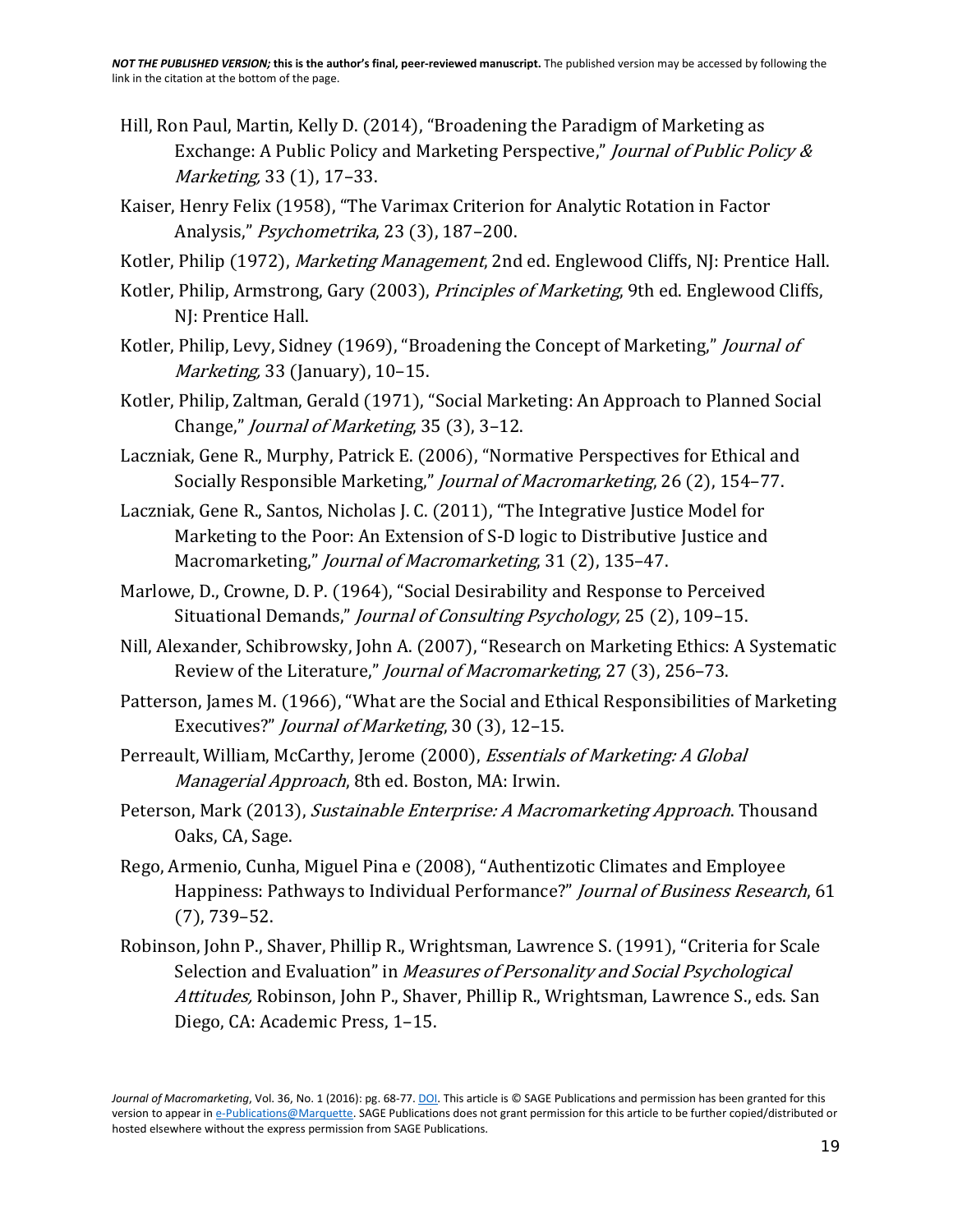- Santos, Nicholas J. C., Laczniak, Gene R. (2009a), "Just Markets from the Perspective of Catholic Social Teaching," *Journal of Business Ethics*, 89 (Supplement 1), 29-38.
- Santos, Nicholas J. C., Laczniak, Gene R. (2009b), "Marketing to the Poor: An Integrative Justice Model for Engaging Impoverished Segments," Journal of Public Policy & Marketing, 28 (1), 3–15.
- Santos, Nicholas J. C., Laczniak, Gene R. (2012), "Marketing to the Base of the Pyramid: A Corporate Responsibility Approach with Case Inspired Strategies," Business and Politics, 14 (1), 1–44.
- Singhapakdi, Anusorn, Joseph Sirgy, M., Lee, Dong-Jin, Vitell, Scott J. (2010), "The Effects of Ethics Institutionalization on Marketing Managers: The Mediating Role of Implicit Institutionalization and the Moderating Role of Socialization," Journal of Macromarketing, 30 (1), 77-92.
- Sirgy, M. Joseph, Efraty, David, Siegel, P., Lee, Dong-Jin (2001), "A New Measure of Quality of Work Life (QWL) Based on Need Satisfaction and Spillover Theory," Social Indicators Research, 55 (3), 241–302.
- Sirgy, M. Joseph, Lee, Dong-Jin, Rahtz, Don (2007), "Research on Consumer Well Being (CWB): Overview of the Field and Introduction to the Special Issue," Journal of Macromarketing, 27 (4), 341–49.
- Smith, Adam (1776), An Inquiry into the Nature and Causes of the Wealth of Nations. Cannan, Edwin, ed. 1904. Library of Economics and Liberty, (accessed November 19, 2015), [available at [http://www.econlib.org/library/Smith/smWN.html\]](http://www.econlib.org/library/Smith/smWN.html).
- Tarbel, Ida (1904), The History of the Standard Oil Company: The Price of Oil. New York: McClure, Phillips & Co.
- Walton, Clarence C. (1961), "Ethical Theory, Social Expectations and Marketing Practices," in The Social Responsibilities of Marketing, Stevens, William D., ed. Chicago, IL: American Marketing Association, 8–24.
- Wilkinson, Leland, Blank, Grant, Gruber, Christian (1996), Desktop Data Analysis with SYSTAT. Upper Saddle River, NJ: Prentice Hall.

### Author Biographies

Tina M. Facca-Miess is an Associate Professor of Marketing at John Carroll University in the Boler School of Business, and also serves as Director, MA Nonprofit Administration. Her extensive market research experience spans varied industries including professional services, foodservice and hospitality, entertainment, health care and nonprofit organizations. She has published in the fields of marketing, business ethics, entrepreneurship, leadership, and mathematical statistics. She earned her PhD in Economics at Göttingen University, Germany, holds a Master of Science in

Journal of Macromarketing, Vol. 36, No. 1 (2016): pg. 68-77[. DOI.](https://doi.org/10.1177/0276146715622666) This article is © SAGE Publications and permission has been granted for this version to appear in [e-Publications@Marquette.](http://epublications.marquette.edu/) SAGE Publications does not grant permission for this article to be further copied/distributed or hosted elsewhere without the express permission from SAGE Publications.